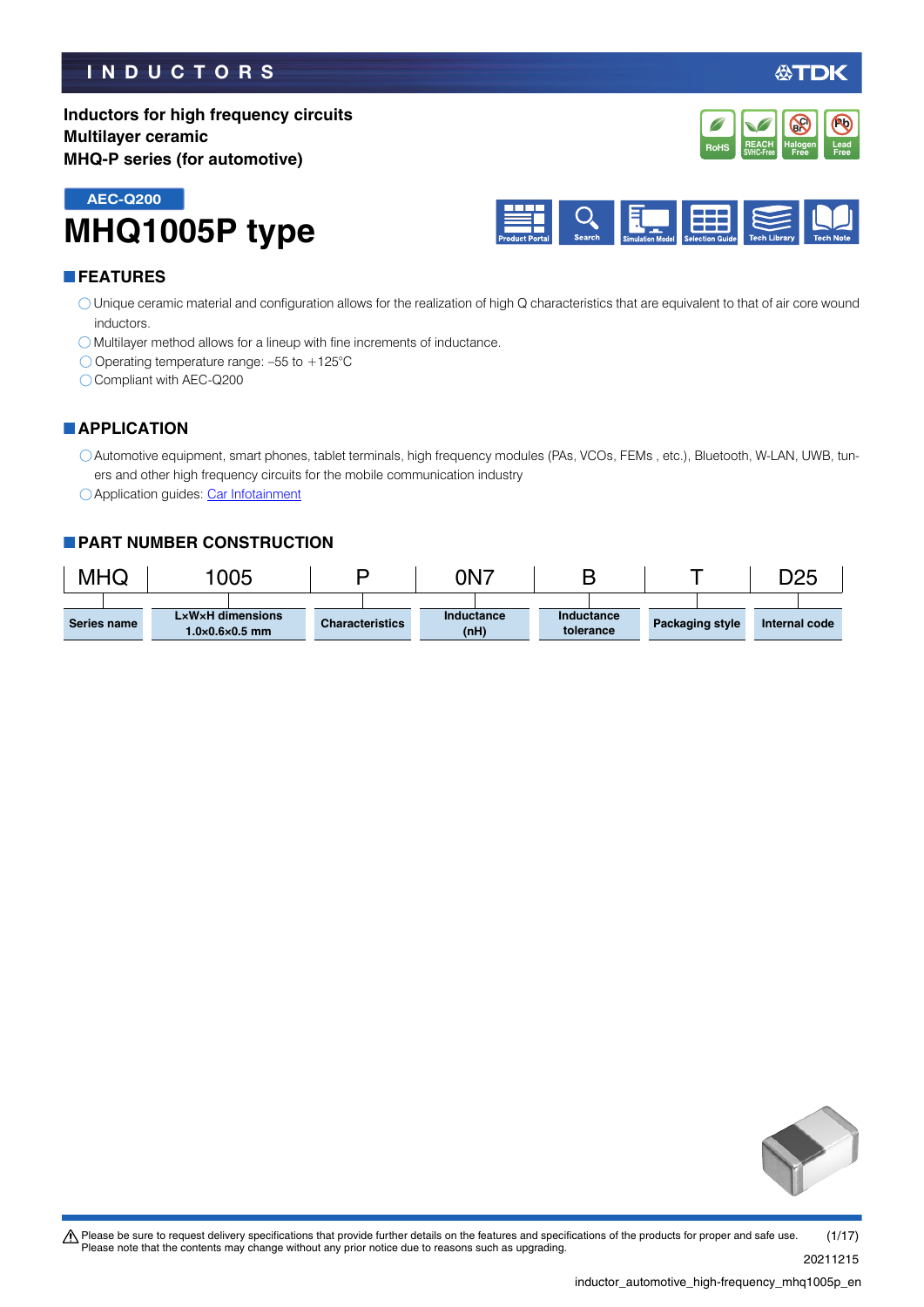#### **CHARACTERISTICS SPECIFICATION TABLE**

| Ĺ                |                  | L measuring<br>frequency | Q                        | Q measuring<br>frequency | Self-resonant<br>frequency |                  | <b>DC</b> resistance            |      | Rated current Part No. |                         |
|------------------|------------------|--------------------------|--------------------------|--------------------------|----------------------------|------------------|---------------------------------|------|------------------------|-------------------------|
| (nH)             | <b>Tolerance</b> | (MHz)                    | min.                     | (MHz)                    | (GHz)min.                  | (GHz)typ.        | $(\Omega)$ max. $(\Omega)$ typ. |      | (mA)max.               |                         |
| 0.7              | ±0.1nH           | 100                      |                          | 250                      | 15.0                       | 18.3             | 0.03                            | 0.01 | 1200                   | MHQ1005P0N7BTD25        |
| 0.7              | ±0.2nH           | 100                      | $\overline{\phantom{0}}$ | 250                      | 15.0                       | 18.3             | 0.03                            | 0.01 | 1200                   | MHQ1005P0N7CTD25        |
| 0.8              | ±0.1nH           | 100                      |                          | 250                      | 15.0                       | 18.3             | 0.03                            | 0.01 | 1200                   | MHQ1005P0N8BTD25        |
| 0.8              | ±0.2nH           | 100                      | $\overline{\phantom{0}}$ | 250                      | 15.0                       | 18.3             | 0.03                            | 0.01 | 1200                   | MHQ1005P0N8CTD25        |
| 0.9              | ±0.1nH           | 100                      |                          | 250                      | 15.0                       | 18.6             | 0.03                            | 0.01 | 1200                   | MHQ1005P0N9BTD25        |
| 0.9              | ±0.2nH           | 100                      |                          | 250                      | 15.0                       | 18.6             | 0.03                            | 0.01 | 1200                   | MHQ1005P0N9CTD25        |
| 1.0              | ±0.1nH           | 100                      | —                        | 250                      | 15.0                       | 20.0             | 0.03                            | 0.01 | 1200                   | MHQ1005P1N0BTD25        |
| 1.0              | ±0.2nH           | 100                      | $\overline{\phantom{0}}$ | 250                      | 15.0                       | 20.0             | 0.03                            | 0.01 | 1200                   | MHQ1005P1N0CTD25        |
| 1.0              | ±0.3nH           | 100                      | $\overline{\phantom{0}}$ | 250                      | 15.0                       | 20.0             | 0.03                            | 0.01 | 1200                   | MHQ1005P1N0STD25        |
| 1.1              | ±0.1nH           | 100                      | $\overline{\phantom{0}}$ | 250                      | 14.0                       | 20.0             | 0.03                            | 0.02 | 1200                   | MHQ1005P1N1BTD25        |
| 1.1              | ±0.2nH           | 100                      |                          | 250                      | 14.0                       | 20.0             | 0.03                            | 0.02 | 1200                   | MHQ1005P1N1CTD25        |
| 1.1              | ±0.3nH           | 100                      |                          | 250                      | 14.0                       | 20.0             | 0.03                            | 0.02 | 1200                   | <b>MHQ1005P1N1STD25</b> |
| 1.2              | ±0.1nH           | 100                      |                          | 250                      | 13.0                       | 20.0             | 0.03                            | 0.01 | 1200                   | MHQ1005P1N2BTD25        |
| 1.2              | ±0.2nH           | 100                      |                          | 250                      | 13.0                       | 20.0             | 0.03                            | 0.01 | 1200                   | MHQ1005P1N2CTD25        |
| 1.2              | ±0.3nH           | 100                      | $\overline{\phantom{0}}$ | 250                      | 13.0                       | 20.0             | 0.03                            | 0.01 | 1200                   | MHQ1005P1N2STD25        |
| 1.3              | ±0.1nH           | 100                      | $\overline{\phantom{0}}$ | 250                      | 12.0                       | 20.0             | 0.03                            | 0.01 | 1200                   | MHQ1005P1N3BTD25        |
| 1.3              | ±0.2nH           | 100                      |                          | 250                      | 12.0                       | 20.0             | 0.03                            | 0.01 | 1200                   | MHQ1005P1N3CTD25        |
| 1.3              | ±0.3nH           | 100                      |                          | 250                      | 12.0                       | 20.0             | 0.03                            | 0.01 | 1200                   | MHQ1005P1N3STD25        |
| 1.4              | ±0.1nH           | 100                      | 23                       | 250                      | 12.0                       | 20.0             | 0.04                            | 0.02 | 1000                   | MHQ1005P1N4BTD25        |
| 1.4              | ±0.2nH           | 100                      | 23                       | 250                      | 12.0                       | 20.0             | 0.04                            | 0.02 | 1000                   | MHQ1005P1N4CTD25        |
| 1.4              | ±0.3nH           | 100                      | 23                       | 250                      | 12.0                       | 20.0             | 0.04                            | 0.02 | 1000                   | MHQ1005P1N4STD25        |
| 1.5              | ±0.1nH           | 100                      | 23                       | 250                      | 11.0                       | 19.7             | 0.04                            | 0.02 | 1000                   | MHQ1005P1N5BTD25        |
| 1.5              | ±0.2nH           | 100                      | 23                       | 250                      | 11.0                       | 19.7             | 0.04                            | 0.02 | 1000                   | MHQ1005P1N5CTD25        |
| 1.5              | ±0.3nH           | 100                      | 23                       | 250                      | 11.0                       | 19.7             | 0.04                            | 0.02 | 1000                   | MHQ1005P1N5STD25        |
| 1.6              | ±0.1nH           | 100                      | 23                       | 250                      | 10.0                       | $\frac{15.2}{2}$ | 0.04                            | 0.02 | 1000                   | MHQ1005P1N6BTD25        |
| 1.6              | ±0.2nH           | 100                      | 23                       | 250                      | 10.0                       | 15.2             | 0.04                            | 0.02 | 1000                   | MHQ1005P1N6CTD25        |
| 1.6              | ±0.3nH           | 100                      | 23                       | 250                      | 10.0                       | 15.2             | 0.04                            | 0.02 | 1000                   | MHQ1005P1N6STD25        |
| 1.7              | ±0.1nH           | 100                      | 23                       | 250                      | 10.0                       | 15.4             | 0.04                            | 0.02 | 1000                   | MHQ1005P1N7BTD25        |
| 1.7              | ±0.2nH           | 100                      | 23                       | 250                      | 10.0                       | 15.4             | 0.04                            | 0.02 | 1000                   | MHQ1005P1N7CTD25        |
| 1.7              | ±0.3nH           | 100                      | 23                       | 250                      | 10.0                       | 15.4             | 0.04                            | 0.02 | 1000                   | MHQ1005P1N7STD25        |
| 1.8              | ±0.1nH           | 100                      | 23                       | 250                      | 9.0                        | 15.1             | 0.04                            | 0.03 | 1000                   | MHQ1005P1N8BTD25        |
| 1.8              | ±0.2nH           | 100                      | 23                       | 250                      | 9.0                        | 15.1             | 0.04                            | 0.03 | 1000                   | MHQ1005P1N8CTD25        |
| 1.8              | ±0.3nH           | 100                      | 23                       | 250                      | 9.0                        | 15.1             | 0.04                            | 0.03 | 1000                   | <b>MHQ1005P1N8STD25</b> |
| 1.9              | ±0.1nH           | 100                      | 23                       | 250                      | 8.0                        | 14.8             | 0.05                            | 0.03 | 1000                   | MHQ1005P1N9BTD25        |
| 1.9              | ±0.2nH           | 100                      | 23                       | 250                      | 8.0                        | 14.8             | 0.05                            | 0.03 | 1000                   | MHQ1005P1N9CTD25        |
| 1.9              | ±0.3nH           | 100                      | 23                       | 250                      | 8.0                        | 14.8             | 0.05                            | 0.03 | 1000                   | MHQ1005P1N9STD25        |
| 2.0              | ±0.1nH           | 100                      | 23                       | 250                      | 8.0                        | 11.5             | 0.05                            | 0.03 | 1000                   | MHQ1005P2N0BTD25        |
| 2.0              | ±0.2nH           | 100                      | 23                       | 250                      | 8.0                        | 11.5             | 0.05                            | 0.03 | 1000                   | MHQ1005P2N0CTD25        |
| 2.0              | ±0.3nH           | 100                      | 23                       | 250                      | 8.0                        | 11.5             | 0.05                            | 0.03 | 1000                   | MHQ1005P2N0STD25        |
| $\overline{2.1}$ | ±0.1nH           | 100                      | 23                       | 250                      | 8.0                        | 13.1             | 0.06                            | 0.04 | 1000                   | MHQ1005P2N1BTD25        |
| 2.1              | ±0.2nH           | 100                      | 23                       | 250                      | 8.0                        | 13.1             | 0.06                            | 0.04 | 1000                   | MHQ1005P2N1CTD25        |
| 2.1              | ±0.3nH           | 100                      | 23                       | 250                      | 8.0                        | 13.1             | 0.06                            | 0.04 | 1000                   | MHQ1005P2N1STD25        |
| 2.2              | ±0.1nH           | 100                      | 23                       | 250                      | 8.0                        | 12.1             | 0.06                            | 0.04 | 1000                   | MHQ1005P2N2BTD25        |
| 2.2              | ±0.2nH           | 100                      | 23                       | 250                      | 8.0                        | 12.1             | 0.06                            | 0.04 | 1000                   | MHQ1005P2N2CTD25        |
| 2.2              | ±0.3nH           | 100                      | 23                       | 250                      | 8.0                        | 12.1             | 0.06                            | 0.04 | 1000                   | <b>MHQ1005P2N2STD25</b> |

#### Measurement equipment

| Measurement item        | Product No.  | Manufacturer          |
|-------------------------|--------------|-----------------------|
| L. Q                    | 4291B+16193A | Keysight Technologies |
| Self-resonant frequency | 8720C        | Keysight Technologies |
| DC resistance           | Type-7561    | Yokogawa              |

\* Equivalent measurement equipment may be used.

Please be sure to request delivery specifications that provide further details on the features and specifications of the products for proper and safe use.<br>Please note that the contents may change without any prior notice d 20211215 (2/17)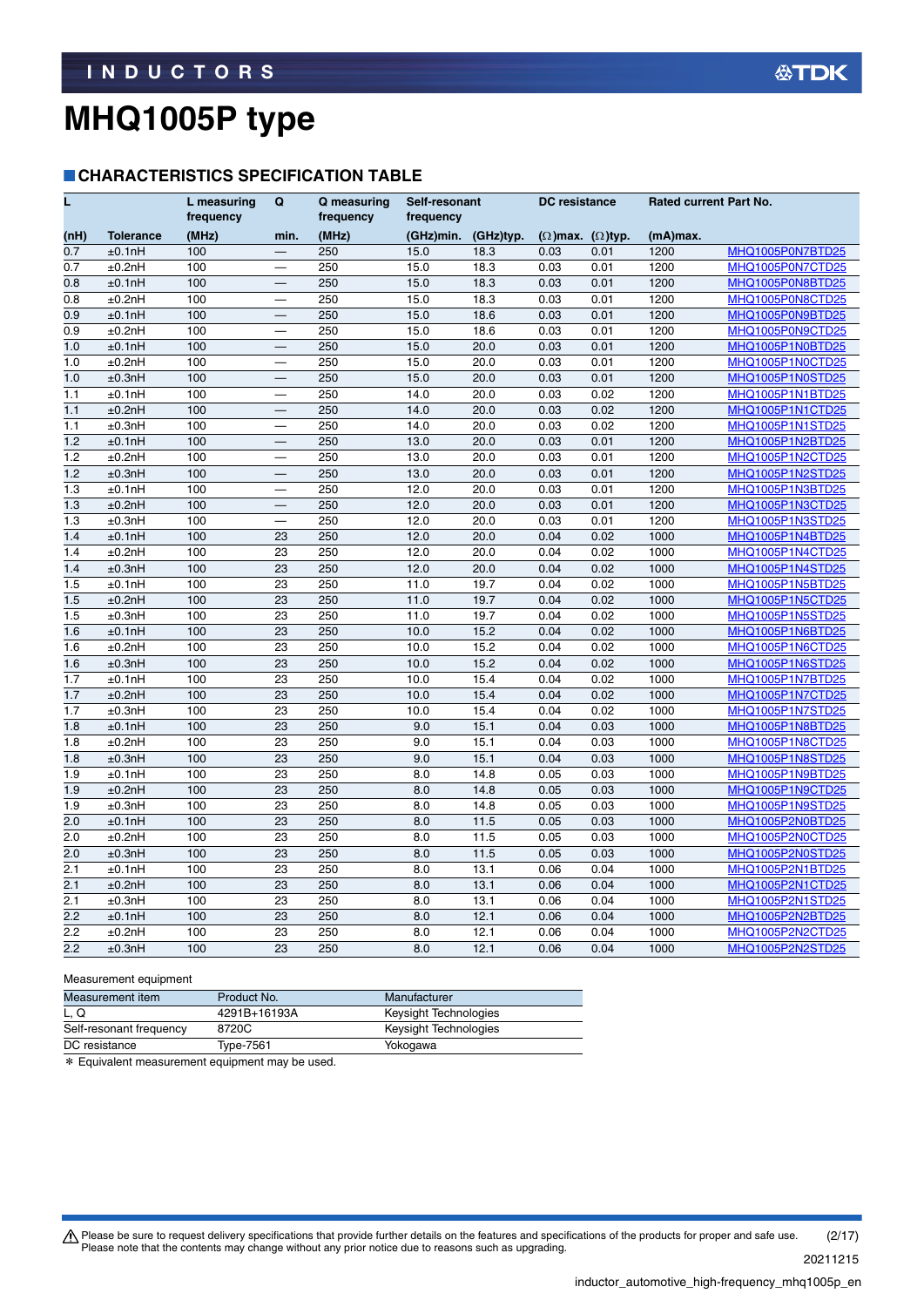#### **CHARACTERISTICS SPECIFICATION TABLE**

| L                |                  | L measuring<br>frequency | Q    | Q measuring<br>frequency | Self-resonant<br>frequency |           | <b>DC</b> resistance            |      | <b>Rated current Part No.</b> |                         |
|------------------|------------------|--------------------------|------|--------------------------|----------------------------|-----------|---------------------------------|------|-------------------------------|-------------------------|
| (nH)             | <b>Tolerance</b> | (MHz)                    | min. | (MHz)                    | (GHz)min.                  | (GHz)typ. | $(\Omega)$ max. $(\Omega)$ typ. |      | $(mA)$ max.                   |                         |
| 2.3              | ±0.1nH           | 100                      | 23   | 250                      | 7.0                        | 10.5      | 0.07                            | 0.05 | 1000                          | MHQ1005P2N3BTD25        |
| 2.3              | ±0.2nH           | 100                      | 23   | 250                      | 7.0                        | 10.5      | 0.07                            | 0.05 | 1000                          | MHQ1005P2N3CTD25        |
| 2.3              | ±0.3nH           | 100                      | 23   | 250                      | 7.0                        | 10.5      | 0.07                            | 0.05 | 1000                          | MHQ1005P2N3STD25        |
| 2.4              | ±0.1nH           | 100                      | 23   | 250                      | 6.5                        | 9.8       | 0.06                            | 0.04 | 1000                          | MHQ1005P2N4BTD25        |
| 2.4              | ±0.2nH           | 100                      | 23   | 250                      | 6.5                        | 9.8       | 0.06                            | 0.04 | 1000                          | MHQ1005P2N4CTD25        |
| 2.4              | ±0.3nH           | 100                      | 23   | 250                      | 6.5                        | 9.8       | 0.06                            | 0.04 | 1000                          | MHQ1005P2N4STD25        |
| 2.5              | ±0.1nH           | 100                      | 23   | 250                      | 6.5                        | 10.3      | 0.07                            | 0.05 | 900                           | MHQ1005P2N5BTD25        |
| 2.5              | ±0.2nH           | 100                      | 23   | 250                      | 6.5                        | 10.3      | 0.07                            | 0.05 | 900                           | MHQ1005P2N5CTD25        |
| $\overline{2.5}$ | ±0.3nH           | 100                      | 23   | 250                      | 6.5                        | 10.3      | 0.07                            | 0.05 | 900                           | MHQ1005P2N5STD25        |
| 2.6              | ±0.1nH           | 100                      | 23   | 250                      | 6.5                        | 10.1      | 0.07                            | 0.05 | 900                           | MHQ1005P2N6BTD25        |
| 2.6              | ±0.2nH           | 100                      | 23   | 250                      | 6.5                        | 10.1      | 0.07                            | 0.05 | 900                           | MHQ1005P2N6CTD25        |
| 2.6              | ±0.3nH           | 100                      | 23   | 250                      | 6.5                        | 10.1      | 0.07                            | 0.05 | 900                           | MHQ1005P2N6STD25        |
| 2.7              | ±0.1nH           | 100                      | 23   | 250                      | 6.5                        | 9.6       | 0.07                            | 0.04 | 900                           | <b>MHQ1005P2N7BTD25</b> |
| 2.7              | ±0.2nH           | 100                      | 23   | 250                      | 6.5                        | 9.6       | 0.07                            | 0.04 | 900                           | MHQ1005P2N7CTD25        |
| 2.7              | ±0.3nH           | 100                      | 23   | 250                      | 6.5                        | 9.6       | 0.07                            | 0.04 | 900                           | MHQ1005P2N7STD25        |
| 2.8              | ±0.1nH           | 100                      | 23   | 250                      | 6.5                        | 10.3      | 0.08                            | 0.05 | 900                           | MHQ1005P2N8BTD25        |
| 2.8              | ±0.2nH           | 100                      | 23   | 250                      | 6.5                        | 10.3      | 0.08                            | 0.05 | 900                           | MHQ1005P2N8CTD25        |
| $\overline{2.8}$ | ±0.3nH           | 100                      | 23   | 250                      | 6.5                        | 10.3      | 0.08                            | 0.05 | 900                           | <b>MHQ1005P2N8STD25</b> |
| 2.9              | ±0.1nH           | 100                      | 23   | 250                      | 6.5                        | 9.9       | 0.08                            | 0.05 | 900                           | MHQ1005P2N9BTD25        |
| 2.9              | ±0.2nH           | 100                      | 23   | 250                      | 6.5                        | 9.9       | 0.08                            | 0.05 | 900                           | MHQ1005P2N9CTD25        |
| 2.9              | ±0.3nH           | 100                      | 23   | 250                      | 6.5                        | 9.9       | 0.08                            | 0.05 | 900                           | MHQ1005P2N9STD25        |
| 3.0              | ±0.1nH           | 100                      | 23   | 250                      | 6.0                        | 9.4       | 0.08                            | 0.06 | 900                           | MHQ1005P3N0BTD25        |
| 3.0              | ±0.2nH           | 100                      | 23   | 250                      | 6.0                        | 9.4       | 0.08                            | 0.06 | 900                           | MHQ1005P3N0CTD25        |
| 3.0              | ±0.3nH           | 100                      | 23   | 250                      | 6.0                        | 9.4       | 0.08                            | 0.06 | 900                           | MHQ1005P3N0STD25        |
| 3.1              | ±0.1nH           | 100                      | 23   | 250                      | 6.0                        | 10.3      | 0.09                            | 0.06 | 900                           | MHQ1005P3N1BTD25        |
| 3.1              | ±0.2nH           | 100                      | 23   | 250                      | 6.0                        | 10.3      | 0.09                            | 0.06 | 900                           | MHQ1005P3N1CTD25        |
| 3.1              | ±0.3nH           | 100                      | 23   | 250                      | 6.0                        | 10.3      | 0.09                            | 0.06 | 900                           | MHQ1005P3N1STD25        |
| 3.2              | ±0.1nH           | 100                      | 23   | 250                      | 6.0                        | 10.0      | 0.09                            | 0.07 | 900                           | MHQ1005P3N2BTD25        |
| 3.2              | ±0.2nH           | 100                      | 23   | 250                      | 6.0                        | 10.0      | 0.09                            | 0.07 | 900                           | MHQ1005P3N2CTD25        |
| 3.2              | ±0.3nH           | 100                      | 23   | 250                      | 6.0                        | 10.0      | 0.09                            | 0.07 | 900                           | MHQ1005P3N2STD25        |
| 3.3              | ±0.1nH           | 100                      | 23   | 250                      | 6.0                        | 9.0       | 0.08                            | 0.06 | 900                           | MHQ1005P3N3BTD25        |
| 3.3              | ±0.2nH           | 100                      | 23   | 250                      | 6.0                        | 9.0       | 0.08                            | 0.06 | 900                           | MHQ1005P3N3CTD25        |
| 3.3              | ±0.3nH           | 100                      | 23   | 250                      | 6.0                        | 9.0       | 0.08                            | 0.06 | 900                           | MHQ1005P3N3STD25        |
| 3.4              | ±0.1nH           | 100                      | 23   | 250                      | 6.0                        | 9.0       | 0.09                            | 0.06 | 900                           | MHQ1005P3N4BTD25        |
| 3.4              | ±0.2nH           | 100                      | 23   | 250                      | 6.0                        | 9.0       | 0.09                            | 0.06 | 900                           | MHQ1005P3N4CTD25        |
| 3.4              | ±0.3nH           | 100                      | 23   | 250                      | 6.0                        | 9.0       | 0.09                            | 0.06 | 900                           | MHQ1005P3N4STD25        |
| 3.5              | ±0.1nH           | 100                      | 23   | 250                      | 5.8                        | 8.8       | 0.09                            | 0.07 | 900                           | MHQ1005P3N5BTD25        |
| 3.5              | ±0.2nH           | 100                      | 23   | 250                      | 5.8                        | 8.8       | 0.09                            | 0.07 | 900                           | MHQ1005P3N5CTD25        |
| 3.5              | ±0.3nH           | 100                      | 23   | 250                      | 5.8                        | 8.8       | 0.09                            | 0.07 | 900                           | <b>MHQ1005P3N5STD25</b> |
| 3.6              | ±0.1nH           | 100                      | 23   | 250                      | 5.5                        | 8.4       | 0.09                            | 0.07 | 900                           | MHQ1005P3N6BTD25        |
| 3.6              | ±0.2nH           | 100                      | 23   | 250                      | 5.5                        | 8.4       | 0.09                            | 0.07 | 900                           | MHQ1005P3N6CTD25        |
| 3.6              | ±0.3nH           | 100                      | 23   | 250                      | 5.5                        | 8.4       | 0.09                            | 0.07 | 900                           | MHQ1005P3N6STD25        |
| 3.7              | ±0.1nH           | 100                      | 23   | 250                      | 5.5                        | 8.5       | 0.10                            | 0.08 | 900                           | MHQ1005P3N7BTD25        |
| 3.7              | ±0.2nH           | 100                      | 23   | 250                      | 5.5                        | 8.5       | 0.10                            | 0.08 | 900                           | MHQ1005P3N7CTD25        |
| 3.7              | ±0.3nH           | 100                      | 23   | 250                      | 5.5                        | 8.5       | 0.10                            | 0.08 | 900                           | MHQ1005P3N7STD25        |

#### Measurement equipment

| Measurement item        | Product No.  | Manufacturer          |
|-------------------------|--------------|-----------------------|
| L. Q                    | 4291B+16193A | Keysight Technologies |
| Self-resonant frequency | 8720C        | Keysight Technologies |
| DC resistance           | Type-7561    | Yokogawa              |

\* Equivalent measurement equipment may be used.

Please be sure to request delivery specifications that provide further details on the features and specifications of the products for proper and safe use.<br>Please note that the contents may change without any prior notice d 20211215 (3/17)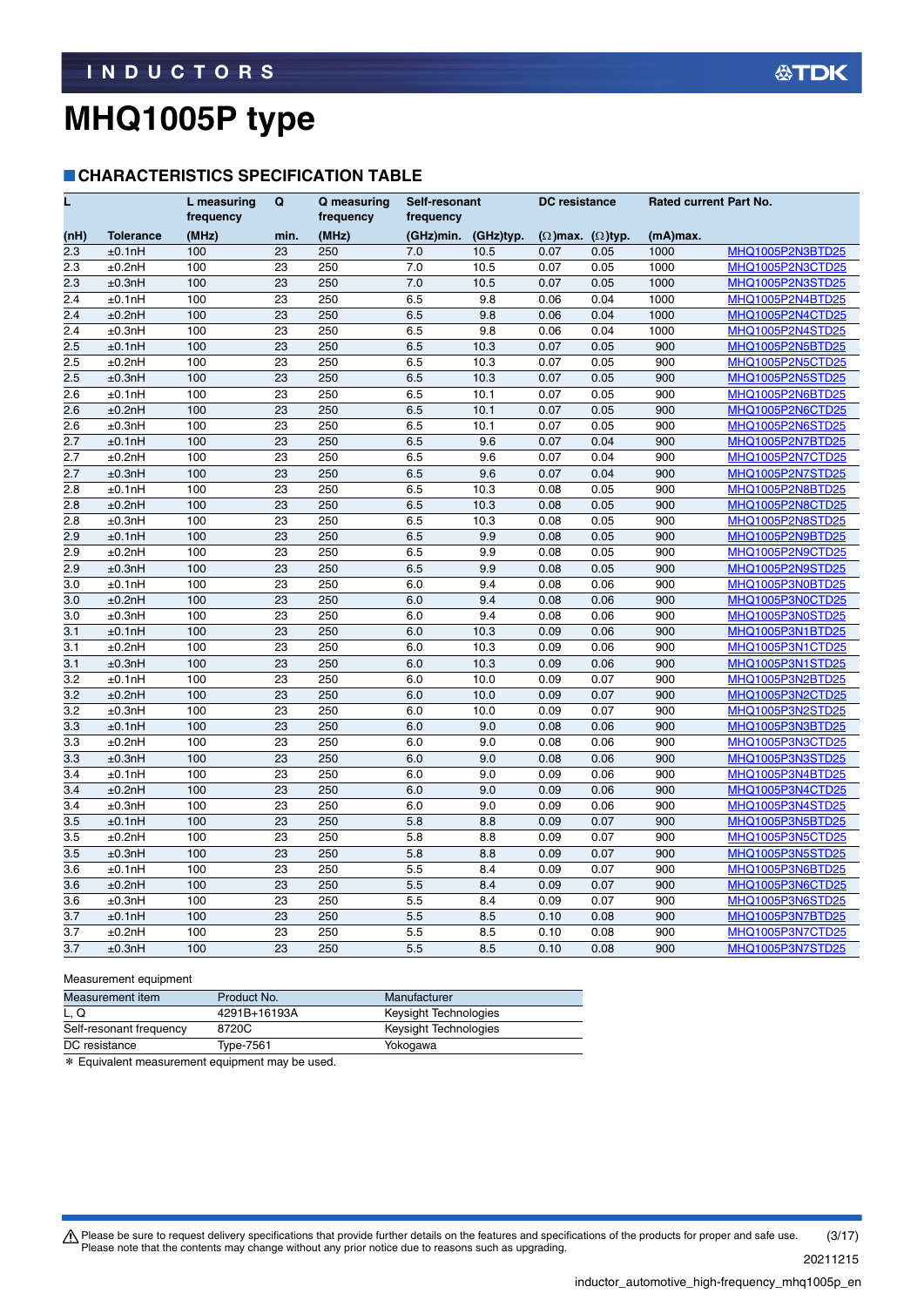#### **CHARACTERISTICS SPECIFICATION TABLE**

| L    |                  | L measuring<br>frequency | Q    | Q measuring<br>frequency | Self-resonant<br>frequency |           | <b>DC</b> resistance            |      | Rated current Part No. |                         |
|------|------------------|--------------------------|------|--------------------------|----------------------------|-----------|---------------------------------|------|------------------------|-------------------------|
| (nH) | <b>Tolerance</b> | (MHz)                    | min. | (MHz)                    | (GHz)min.                  | (GHz)typ. | $(\Omega)$ max. $(\Omega)$ typ. |      | (mA)max.               |                         |
| 3.8  | ±0.1nH           | 100                      | 23   | 250                      | 5.0                        | 7.9       | 0.10                            | 0.07 | 900                    | MHQ1005P3N8BTD25        |
| 3.8  | ±0.2nH           | 100                      | 23   | 250                      | 5.0                        | 7.9       | 0.10                            | 0.07 | 900                    | MHQ1005P3N8CTD25        |
| 3.8  | ±0.3nH           | 100                      | 23   | 250                      | 5.0                        | 7.9       | 0.10                            | 0.07 | 900                    | <b>MHQ1005P3N8STD25</b> |
| 3.9  | ±0.1nH           | 100                      | 23   | 250                      | 5.0                        | 7.7       | 0.09                            | 0.07 | 900                    | MHQ1005P3N9BTD25        |
| 3.9  | ±0.2nH           | 100                      | 23   | 250                      | 5.0                        | 7.7       | 0.09                            | 0.07 | 900                    | MHQ1005P3N9CTD25        |
| 3.9  | ±0.3nH           | 100                      | 23   | 250                      | 5.0                        | 7.7       | 0.09                            | 0.07 | 900                    | MHQ1005P3N9STD25        |
| 4.1  | ±0.1nH           | 100                      | 23   | 250                      | 5.0                        | 7.7       | 0.10                            | 0.07 | 800                    | MHQ1005P4N1BTD25        |
| 4.1  | ±0.2nH           | 100                      | 23   | 250                      | 5.0                        | 7.7       | 0.10                            | 0.07 | 800                    | MHQ1005P4N1CTD25        |
| 4.1  | ±0.3nH           | 100                      | 23   | 250                      | 5.0                        | 7.7       | 0.10                            | 0.07 | 800                    | MHQ1005P4N1STD25        |
| 4.3  | ±0.1nH           | 100                      | 23   | 250                      | 5.0                        | 7.1       | 0.10                            | 0.08 | 800                    | MHQ1005P4N3BTD25        |
| 4.3  | ±0.2nH           | 100                      | 23   | 250                      | 5.0                        | 7.1       | 0.10                            | 0.08 | 800                    | MHQ1005P4N3CTD25        |
| 4.3  | ±0.3nH           | 100                      | 23   | 250                      | 5.0                        | 7.1       | 0.10                            | 0.08 | 800                    | MHQ1005P4N3STD25        |
| 4.7  | ±0.1nH           | 100                      | 23   | 250                      | 5.0                        | 7.7       | 0.11                            | 0.08 | 800                    | MHQ1005P4N7BTD25        |
| 4.7  | ±0.2nH           | 100                      | 23   | 250                      | 5.0                        | 7.7       | 0.11                            | 0.08 | 800                    | MHQ1005P4N7CTD25        |
| 4.7  | ±0.3nH           | 100                      | 23   | 250                      | 5.0                        | 7.7       | 0.11                            | 0.08 | 800                    | MHQ1005P4N7STD25        |
| 5.1  | ±0.1nH           | 100                      | 23   | 250                      | 4.5                        | 7.2       | 0.12                            | 0.09 | 800                    | MHQ1005P5N1BTD25        |
| 5.1  | ±0.2nH           | 100                      | 23   | 250                      | 4.5                        | 7.2       | 0.12                            | 0.09 | 800                    | MHQ1005P5N1CTD25        |
| 5.1  | ±0.3nH           | 100                      | 23   | 250                      | 4.5                        | 7.2       | 0.12                            | 0.09 | 800                    | MHQ1005P5N1STD25        |
| 5.6  | ±0.1nH           | 100                      | 23   | 250                      | 4.5                        | 6.5       | 0.13                            | 0.10 | 800                    | MHQ1005P5N6BTD25        |
| 5.6  | ±0.2nH           | 100                      | 23   | 250                      | 4.5                        | 6.5       | 0.13                            | 0.10 | 800                    | MHQ1005P5N6CTD25        |
| 5.6  | ±0.3nH           | 100                      | 23   | 250                      | 4.5                        | 6.5       | 0.13                            | 0.10 | 800                    | MHQ1005P5N6STD25        |
| 5.8  | ±0.1nH           | 100                      | 23   | 250                      | 4.0                        | 5.9       | 0.13                            | 0.09 | 700                    | MHQ1005P5N8BTD25        |
| 5.8  | ±0.2nH           | 100                      | 23   | 250                      | 4.0                        | 5.9       | 0.13                            | 0.09 | 700                    | MHQ1005P5N8CTD25        |
| 5.8  | ±0.3nH           | 100                      | 23   | 250                      | 4.0                        | 5.9       | 0.13                            | 0.09 | 700                    | MHQ1005P5N8STD25        |
| 6.2  | ±0.1nH           | 100                      | 23   | 250                      | 4.0                        | 5.9       | 0.13                            | 0.09 | 700                    | MHQ1005P6N2BTD25        |
| 6.2  | ±0.2nH           | 100                      | 23   | 250                      | 4.0                        | 5.9       | 0.13                            | 0.09 | 700                    | MHQ1005P6N2CTD25        |
| 6.2  | ±0.3nH           | 100                      | 23   | 250                      | 4.0                        | 5.9       | 0.13                            | 0.09 | 700                    | MHQ1005P6N2STD25        |
| 6.8  | ±2%              | 100                      | 23   | 250                      | 4.0                        | 5.8       | 0.14                            | 0.10 | 700                    | MHQ1005P6N8GTD25        |
| 6.8  | ±3%              | 100                      | 23   | 250                      | 4.0                        | 5.8       | 0.14                            | 0.10 | 700                    | MHQ1005P6N8HTD25        |
| 6.8  | ±5%              | 100                      | 23   | 250                      | 4.0                        | 5.8       | 0.14                            | 0.10 | 700                    | MHQ1005P6N8JTD25        |
| 7.3  | ±2%              | 100                      | 23   | 250                      | 4.0                        | 5.7       | 0.17                            | 0.13 | 600                    | MHQ1005P7N3GTD25        |
| 7.3  | ±3%              | 100                      | 23   | 250                      | 4.0                        | 5.7       | 0.17                            | 0.13 | 600                    | MHQ1005P7N3HTD25        |
| 7.3  | ±5%              | 100                      | 23   | 250                      | 4.0                        | 5.7       | 0.17                            | 0.13 | 600                    | <b>MHQ1005P7N3JTD25</b> |
| 7.5  | ±2%              | 100                      | 23   | 250                      | 4.0                        | 5.6       | 0.16                            | 0.12 | 600                    | MHQ1005P7N5GTD25        |
| 7.5  | ±3%              | 100                      | 23   | 250                      | 4.0                        | 5.6       | 0.16                            | 0.12 | 600                    | MHQ1005P7N5HTD25        |
| 7.5  | ±5%              | 100                      | 23   | 250                      | 4.0                        | 5.6       | 0.16                            | 0.12 | 600                    | MHQ1005P7N5JTD25        |
| 8.2  | ±2%              | 100                      | 23   | 250                      | 3.6                        | 4.9       | 0.16                            | 0.12 | 550                    | MHQ1005P8N2GTD25        |
| 8.2  | ±3%              | 100                      | 23   | 250                      | 3.6                        | 4.9       | 0.16                            | 0.12 | 550                    | MHQ1005P8N2HTD25        |
| 8.2  | ±5%              | 100                      | 23   | 250                      | 3.6                        | 4.9       | 0.16                            | 0.12 | 550                    | MHQ1005P8N2JTD25        |
| 8.7  | ±2%              | 100                      | 23   | 250                      | 3.5                        | 4.7       | 0.17                            | 0.13 | 550                    | MHQ1005P8N7GTD25        |
| 8.7  | ±3%              | 100                      | 23   | 250                      | 3.5                        | 4.7       | 0.17                            | 0.13 | 550                    | MHQ1005P8N7HTD25        |
| 8.7  | ±5%              | 100                      | 23   | 250                      | 3.5                        | 4.7       | 0.17                            | 0.13 | 550                    | MHQ1005P8N7JTD25        |
| 9.1  | ±2%              | 100                      | 23   | 250                      | 3.4                        | 4.5       | 0.17                            | 0.13 | 550                    | MHQ1005P9N1GTD25        |
| 9.1  | $\pm 3\%$        | 100                      | 23   | 250                      | 3.4                        | 4.5       | 0.17                            | 0.13 | 550                    | MHQ1005P9N1HTD25        |
| 9.1  | ±5%              | 100                      | 23   | 250                      | 3.4                        | 4.5       | 0.17                            | 0.13 | 550                    | MHQ1005P9N1JTD25        |

#### Measurement equipment

| Measurement item        | Product No.  | Manufacturer          |
|-------------------------|--------------|-----------------------|
| L. Q                    | 4291B+16193A | Keysight Technologies |
| Self-resonant frequency | 8720C        | Keysight Technologies |
| DC resistance           | Type-7561    | Yokogawa              |

\* Equivalent measurement equipment may be used.

Please be sure to request delivery specifications that provide further details on the features and specifications of the products for proper and safe use.<br>Please note that the contents may change without any prior notice d 20211215 (4/17)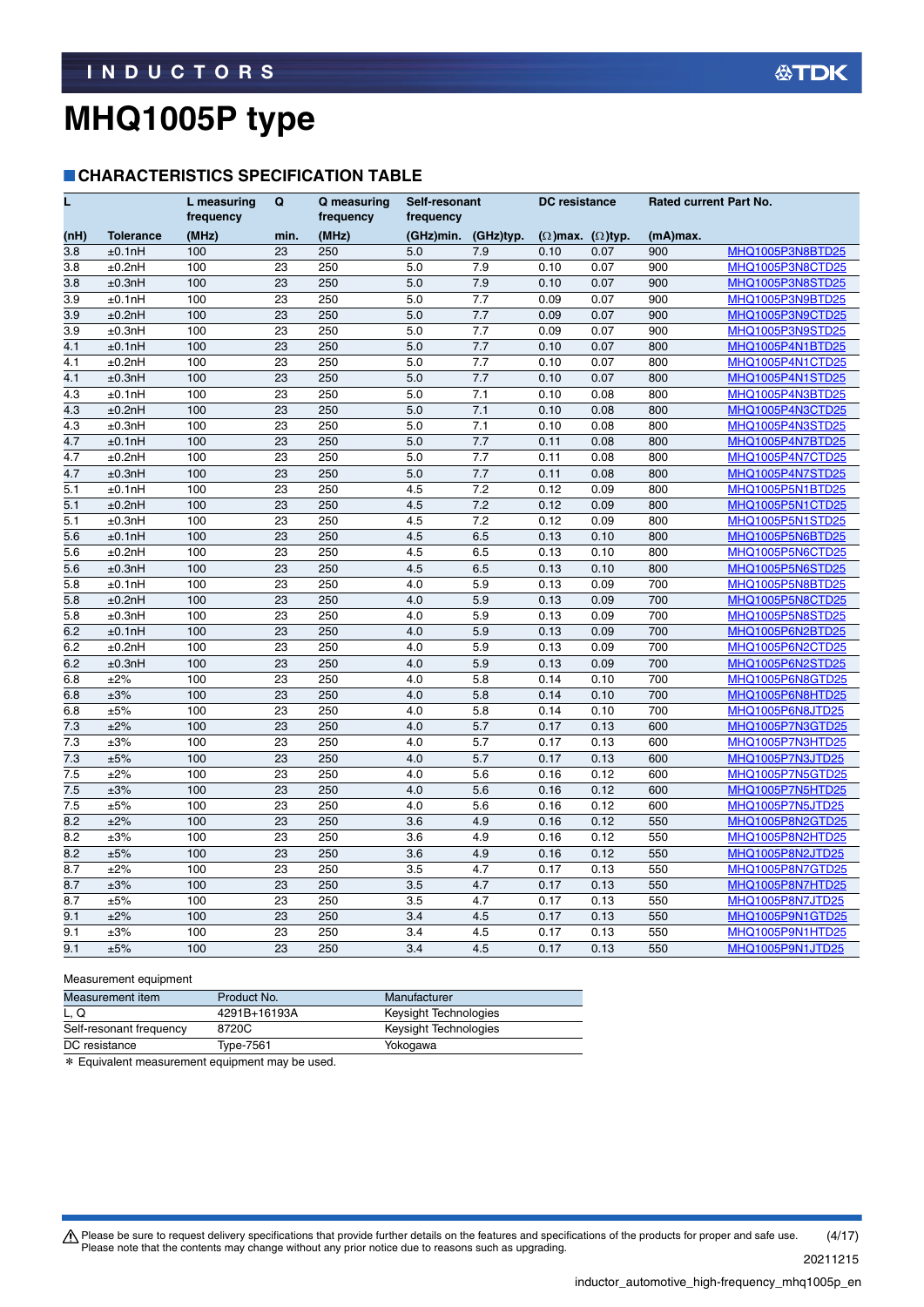#### **CHARACTERISTICS SPECIFICATION TABLE**

| L               |                  | L measuring<br>frequency | Q    | Q measuring<br>frequency | Self-resonant<br>frequency |           | <b>DC</b> resistance            |      | Rated current Part No. |                         |
|-----------------|------------------|--------------------------|------|--------------------------|----------------------------|-----------|---------------------------------|------|------------------------|-------------------------|
| (nH)            | <b>Tolerance</b> | (MHz)                    | min. | (MHz)                    | (GHz)min.                  | (GHz)typ. | $(\Omega)$ max. $(\Omega)$ typ. |      | (mA)max.               |                         |
| 9.5             | ±2%              | 100                      | 23   | 250                      | 3.3                        | 4.7       | 0.21                            | 0.16 | 500                    | MHQ1005P9N5GTD25        |
| 9.5             | ±3%              | 100                      | 23   | 250                      | 3.3                        | 4.7       | 0.21                            | 0.16 | 500                    | MHQ1005P9N5HTD25        |
| 9.5             | ±5%              | 100                      | 23   | 250                      | 3.3                        | 4.7       | 0.21                            | 0.16 | 500                    | MHQ1005P9N5JTD25        |
| 10              | ±2%              | 100                      | 23   | 250                      | 3.3                        | 4.6       | 0.19                            | 0.15 | 500                    | MHQ1005P10NGTD25        |
| 10              | ±3%              | 100                      | 23   | 250                      | 3.3                        | 4.6       | 0.19                            | 0.15 | 500                    | MHQ1005P10NHTD25        |
| 10              | ±5%              | 100                      | 23   | 250                      | 3.3                        | 4.6       | 0.19                            | 0.15 | 500                    | MHQ1005P10NJTD25        |
| 11              | ±2%              | 100                      | 23   | 250                      | 3.0                        | 4.2       | 0.24                            | 0.20 | 450                    | MHQ1005P11NGTD25        |
| 11              | ±3%              | 100                      | 23   | 250                      | 3.0                        | 4.2       | 0.24                            | 0.20 | 450                    | MHQ1005P11NHTD25        |
| 11              | ±5%              | 100                      | 23   | 250                      | 3.0                        | 4.2       | 0.24                            | 0.20 | 450                    | MHQ1005P11NJTD25        |
| 12              | ±2%              | 100                      | 23   | 250                      | 2.8                        | 3.8       | 0.24                            | 0.19 | 450                    | MHQ1005P12NGTD25        |
| 12              | ±3%              | 100                      | 23   | 250                      | 2.8                        | 3.8       | 0.24                            | 0.19 | 450                    | <b>MHQ1005P12NHTD25</b> |
| 12              | ±5%              | 100                      | 23   | 250                      | 2.8                        | 3.8       | 0.24                            | 0.19 | 450                    | MHQ1005P12NJTD25        |
| 13              | ±2%              | 100                      | 23   | 250                      | 2.5                        | 3.5       | 0.26                            | 0.20 | 420                    | MHQ1005P13NGTD25        |
| 13              | $\pm 3\%$        | 100                      | 23   | 250                      | 2.5                        | 3.5       | 0.26                            | 0.20 | 420                    | MHQ1005P13NHTD25        |
| 13              | ±5%              | 100                      | 23   | 250                      | 2.5                        | 3.5       | 0.26                            | 0.20 | 420                    | <b>MHQ1005P13NJTD25</b> |
| 15              | ±2%              | 100                      | 23   | 250                      | 2.3                        | 3.2       | 0.28                            | 0.22 | 400                    | MHQ1005P15NGTD25        |
| 15              | ±3%              | 100                      | 23   | 250                      | 2.3                        | 3.2       | 0.28                            | 0.22 | 400                    | MHQ1005P15NHTD25        |
| 15              | ±5%              | 100                      | 23   | 250                      | 2.3                        | 3.2       | 0.28                            | 0.22 | 400                    | MHQ1005P15NJTD25        |
| 16              | ±2%              | 100                      | 20   | 250                      | 2.3                        | 3.5       | 0.80                            | 0.57 | 260                    | MHQ1005P16NGTD25        |
| 16              | $\pm 3\%$        | 100                      | 20   | 250                      | 2.3                        | 3.5       | 0.80                            | 0.57 | 260                    | MHQ1005P16NHTD25        |
| 16              | ±5%              | 100                      | 20   | 250                      | 2.3                        | 3.5       | 0.80                            | 0.57 | 260                    | MHQ1005P16NJTD25        |
| 18              | ±2%              | 100                      | 22   | 250                      | 2.3                        | 3.4       | 0.80                            | 0.48 | 260                    | MHQ1005P18NGTD25        |
| 18              | ±3%              | 100                      | 22   | 250                      | 2.3                        | 3.4       | 0.80                            | 0.48 | 260                    | MHQ1005P18NHTD25        |
| 18              | ±5%              | 100                      | 22   | 250                      | 2.3                        | 3.4       | 0.80                            | 0.48 | 260                    | MHQ1005P18NJTD25        |
| 19              | ±2%              | 100                      | 20   | 250                      | 2.3                        | 3.2       | 0.80                            | 0.46 | 260                    | MHQ1005P19NGTD25        |
| 19              | ±3%              | 100                      | 20   | 250                      | 2.3                        | 3.2       | 0.80                            | 0.46 | 260                    | MHQ1005P19NHTD25        |
| 19              | ±5%              | 100                      | 20   | 250                      | 2.3                        | 3.2       | 0.80                            | 0.46 | 260                    | MHQ1005P19NJTD25        |
| 20              | ±2%              | 100                      | 20   | 250                      | 2.1                        | 3.1       | 1.10                            | 0.46 | 260                    | MHQ1005P20NGTD25        |
| 20              | ±3%              | 100                      | 20   | 250                      | 2.1                        | 3.1       | 1.10                            | 0.46 | 260                    | MHQ1005P20NHTD25        |
| 20              | ±5%              | 100                      | 20   | 250                      | 2.1                        | 3.1       | 1.10                            | 0.46 | 260                    | MHQ1005P20NJTD25        |
| 22              | ±2%              | 100                      | 20   | 250                      | 2.1                        | 2.9       | 1.10                            | 0.66 | 230                    | MHQ1005P22NGTD25        |
| 22              | ±3%              | 100                      | 20   | 250                      | 2.1                        | 2.9       | 1.10                            | 0.66 | 230                    | MHQ1005P22NHTD25        |
| 22              | ±5%              | 100                      | 20   | 250                      | 2.1                        | 2.9       | 1.10                            | 0.66 | 230                    | MHQ1005P22NJTD25        |
| 23              | ±2%              | 100                      | 22   | 250                      | 2.0                        | 2.9       | 1.10                            | 0.62 | 230                    | MHQ1005P23NGTD25        |
| 23              | ±3%              | 100                      | 22   | 250                      | 2.0                        | 2.9       | 1.10                            | 0.62 | 230                    | MHQ1005P23NHTD25        |
| $\overline{23}$ | ±5%              | 100                      | 22   | 250                      | 2.0                        | 2.9       | 1.10                            | 0.62 | 230                    | MHQ1005P23NJTD25        |
| $\overline{24}$ | ±2%              | 100                      | 20   | 250                      | 2.0                        | 2.8       | 1.20                            | 0.55 | 230                    | MHQ1005P24NGTD25        |
| 24              | $\pm 3\%$        | 100                      | 20   | 250                      | 2.0                        | 2.8       | 1.20                            | 0.55 | 230                    | MHQ1005P24NHTD25        |
| 24              | ±5%              | 100                      | 20   | 250                      | 2.0                        | 2.8       | 1.20                            | 0.55 | 230                    | MHQ1005P24NJTD25        |
| 27              | ±2%              | 100                      | 20   | 250                      | 1.7                        | 2.6       | 1.30                            | 0.66 | 230                    | MHQ1005P27NGTD25        |
| 27              | ±3%              | 100                      | 20   | 250                      | 1.7                        | 2.6       | 1.30                            | 0.66 | 230                    | MHQ1005P27NHTD25        |
| 27              | ±5%              | 100                      | 20   | 250                      | 1.7                        | 2.6       | 1.30                            | 0.66 | 230                    | <b>MHQ1005P27NJTD25</b> |
| 30              | ±2%              | 100                      | 20   | 250                      | 1.7                        | 2.4       | 1.30                            | 0.80 | 220                    | MHQ1005P30NGTD25        |
| 30              | $\pm 3\%$        | 100                      | 20   | 250                      | 1.7                        | 2.4       | 1.30                            | 0.80 | 220                    | MHQ1005P30NHTD25        |
| 30              | ±5%              | 100                      | 20   | 250                      | 1.7                        | 2.4       | 1.30                            | 0.80 | 220                    | MHQ1005P30NJTD25        |

#### Measurement equipment

| Measurement item        | Product No.  | Manufacturer          |  |
|-------------------------|--------------|-----------------------|--|
| L. Q                    | 4291B+16193A | Keysight Technologies |  |
| Self-resonant frequency | 8720C        | Keysight Technologies |  |
| DC resistance           | Type-7561    | Yokogawa              |  |

\* Equivalent measurement equipment may be used.

Please be sure to request delivery specifications that provide further details on the features and specifications of the products for proper and safe use.<br>Please note that the contents may change without any prior notice d 20211215 (5/17)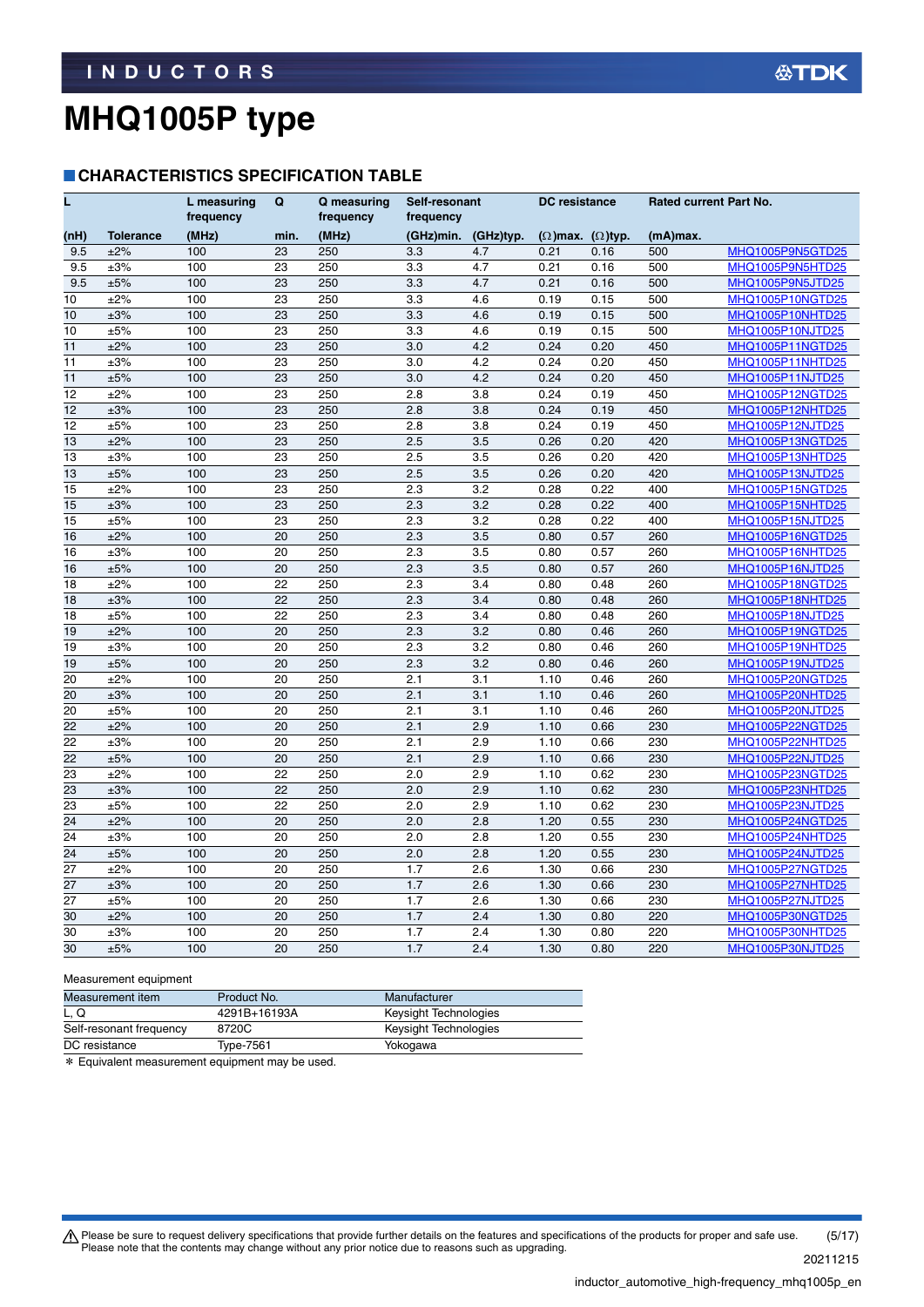#### **CHARACTERISTICS SPECIFICATION TABLE**

| L    |                  | L measuring<br>frequency | Q    | Q measuring<br>frequency | Self-resonant<br>frequency |           | <b>DC</b> resistance            |      | Rated current Part No. |                         |
|------|------------------|--------------------------|------|--------------------------|----------------------------|-----------|---------------------------------|------|------------------------|-------------------------|
| (nH) | <b>Tolerance</b> | (MHz)                    | min. | (MHz)                    | (GHz)min.                  | (GHz)typ. | $(\Omega)$ max. $(\Omega)$ typ. |      | (mA)max.               |                         |
| 33   | ±2%              | 100                      | 20   | 250                      | 1.6                        | 2.3       | 1.50                            | 0.74 | 220                    | MHQ1005P33NGTD25        |
| 33   | ±3%              | 100                      | 20   | 250                      | 1.6                        | 2.3       | 1.50                            | 0.74 | 220                    | MHQ1005P33NHTD25        |
| 33   | ±5%              | 100                      | 20   | 250                      | 1.6                        | 2.3       | 1.50                            | 0.74 | 220                    | MHQ1005P33NJTD25        |
| 36   | ±2%              | 100                      | 20   | 250                      | 1.6                        | 2.2       | 1.50                            | 0.92 | 190                    | MHQ1005P36NGTD25        |
| 36   | ±3%              | 100                      | 20   | 250                      | 1.6                        | 2.2       | 1.50                            | 0.92 | 190                    | MHQ1005P36NHTD25        |
| 36   | ±5%              | 100                      | 20   | 250                      | 1.6                        | 2.2       | 1.50                            | 0.92 | 190                    | MHQ1005P36NJTD25        |
| 39   | ±2%              | 100                      | 20   | 250                      | 1.4                        | 2.1       | 1.50                            | 0.95 | 190                    | MHQ1005P39NGTD25        |
| 39   | ±3%              | 100                      | 20   | 250                      | 1.4                        | 2.1       | 1.50                            | 0.95 | 190                    | MHQ1005P39NHTD25        |
| 39   | ±5%              | 100                      | 20   | 250                      | 1.4                        | 2.1       | 1.50                            | 0.95 | 190                    | MHQ1005P39NJTD25        |
| 40   | ±2%              | 100                      | 20   | 250                      | 1.4                        | 2.1       | 1.50                            | 1.12 | 190                    | MHQ1005P40NGTD25        |
| 40   | ±3%              | 100                      | 20   | 250                      | 1.4                        | 2.1       | 1.50                            | 1.12 | 190                    | MHQ1005P40NHTD25        |
| 40   | ±5%              | 100                      | 20   | 250                      | 1.4                        | 2.1       | 1.50                            | 1.12 | 190                    | MHQ1005P40NJTD25        |
| 43   | ±2%              | 100                      | 22   | 250                      | 1.4                        | 2.0       | 1.60                            | 1.06 | 190                    | MHQ1005P43NGTD25        |
| 43   | $\pm 3\%$        | 100                      | 22   | 250                      | 1.4                        | 2.0       | 1.60                            | 1.06 | 190                    | MHQ1005P43NHTD25        |
| 43   | ±5%              | 100                      | 22   | 250                      | 1.4                        | 2.0       | 1.60                            | 1.06 | 190                    | <b>MHQ1005P43NJTD25</b> |
| 47   | ±2%              | 100                      | 22   | 250                      | 1.3                        | 1.9       | 1.60                            | 1.09 | 190                    | MHQ1005P47NGTD25        |
| 47   | ±3%              | 100                      | 22   | 250                      | 1.3                        | 1.9       | 1.60                            | 1.09 | 190                    | MHQ1005P47NHTD25        |
| 47   | ±5%              | 100                      | 22   | 250                      | 1.3                        | 1.9       | 1.60                            | 1.09 | 190                    | MHQ1005P47NJTD25        |
| 51   | ±2%              | 100                      | 22   | 250                      | 1.3                        | 1.8       | 1.80                            | 1.17 | 190                    | MHQ1005P51NGTD25        |
| 51   | $\pm 3\%$        | 100                      | 22   | 250                      | 1.3                        | 1.8       | 1.80                            | 1.17 | 190                    | <b>MHQ1005P51NHTD25</b> |
| 51   | ±5%              | 100                      | 22   | 250                      | 1.3                        | 1.8       | 1.80                            | 1.17 | 190                    | MHQ1005P51NJTD25        |
| 56   | ±2%              | 100                      | 22   | 250                      | 1.2                        | 1.8       | 1.80                            | 1.22 | 180                    | MHQ1005P56NGTD25        |
| 56   | ±3%              | 100                      | 22   | 250                      | 1.2                        | 1.8       | 1.80                            | 1.22 | 180                    | MHQ1005P56NHTD25        |
| 56   | ±5%              | 100                      | 22   | 250                      | 1.2                        | 1.8       | 1.80                            | 1.22 | 180                    | MHQ1005P56NJTD25        |
| 62   | ±2%              | 100                      | 22   | 250                      | 1.1                        | 1.6       | 1.90                            | 1.36 | 180                    | MHQ1005P62NGTD25        |
| 62   | ±3%              | 100                      | 22   | 250                      | 1.1                        | 1.6       | 1.90                            | 1.36 | 180                    | MHQ1005P62NHTD25        |
| 62   | ±5%              | 100                      | 22   | 250                      | 1.1                        | 1.6       | 1.90                            | 1.36 | 180                    | MHQ1005P62NJTD25        |
| 68   | ±2%              | 100                      | 22   | 250                      | 1.1                        | 1.6       | 2.00                            | 1.43 | 160                    | MHQ1005P68NGTD25        |
| 68   | ±3%              | 100                      | 22   | 250                      | 1.1                        | 1.6       | 2.00                            | 1.43 | 160                    | MHQ1005P68NHTD25        |
| 68   | ±5%              | 100                      | 22   | 250                      | 1.1                        | 1.6       | 2.00                            | 1.43 | 160                    | MHQ1005P68NJTD25        |
| 72   | ±2%              | 100                      | 22   | 250                      | 1.1                        | 1.5       | 2.20                            | 1.62 | 160                    | MHQ1005P72NGTD25        |
| 72   | ±3%              | 100                      | 22   | 250                      | 1.1                        | 1.5       | 2.20                            | 1.62 | 160                    | MHQ1005P72NHTD25        |
| 72   | ±5%              | 100                      | 22   | 250                      | 1.1                        | 1.5       | 2.20                            | 1.62 | 160                    | MHQ1005P72NJTD25        |
| 75   | ±2%              | 100                      | 22   | 250                      | 1.1                        | 1.5       | 2.20                            | 1.53 | 160                    | MHQ1005P75NGTD25        |
| 75   | ±3%              | 100                      | 22   | 250                      | 1.1                        | 1.5       | 2.20                            | 1.53 | 160                    | MHQ1005P75NHTD25        |
| 75   | ±5%              | 100                      | 22   | 250                      | 1.1                        | 1.5       | 2.20                            | 1.53 | 160                    | <b>MHQ1005P75NJTD25</b> |
| 82   | ±2%              | 100                      | 22   | 250                      | 0.9                        | 1.5       | 2.30                            | 1.61 | 160                    | MHQ1005P82NGTD25        |
| 82   | ±3%              | 100                      | 22   | 250                      | 0.9                        | 1.5       | 2.30                            | 1.61 | 160                    | <b>MHQ1005P82NHTD25</b> |
| 82   | ±5%              | 100                      | 22   | 250                      | 0.9                        | 1.5       | 2.30                            | 1.61 | 160                    | MHQ1005P82NJTD25        |
| 91   | ±2%              | 100                      | 23   | 250                      | 0.9                        | 1.4       | 2.30                            | 1.78 | 160                    | MHQ1005P91NGTD25        |
| 91   | ±3%              | 100                      | 23   | 250                      | 0.9                        | 1.4       | 2.30                            | 1.78 | 160                    | MHQ1005P91NHTD25        |
| 91   | ±5%              | 100                      | 23   | 250                      | 0.9                        | 1.4       | 2.30                            | 1.78 | 160                    | <b>MHQ1005P91NJTD25</b> |
| 100  | ±2%              | 100                      | 23   | 250                      | 0.9                        | 1.2       | 2.50                            | 1.80 | 150                    | MHQ1005PR10GTD25        |
| 100  | ±3%              | 100                      | 23   | 250                      | 0.9                        | 1.2       | 2.50                            | 1.80 | 150                    | MHQ1005PR10HTD25        |
| 100  | ±5%              | 100                      | 23   | 250                      | 0.9                        | 1.2       | 2.50                            | 1.80 | 150                    | MHQ1005PR10JTD25        |

#### Measurement equipment

| Measurement item        | Product No.  | Manufacturer          |
|-------------------------|--------------|-----------------------|
| L. Q                    | 4291B+16193A | Keysight Technologies |
| Self-resonant frequency | 8720C        | Keysight Technologies |
| DC resistance           | Type-7561    | Yokogawa              |

\* Equivalent measurement equipment may be used.

Please be sure to request delivery specifications that provide further details on the features and specifications of the products for proper and safe use.<br>Please note that the contents may change without any prior notice d 20211215 (6/17)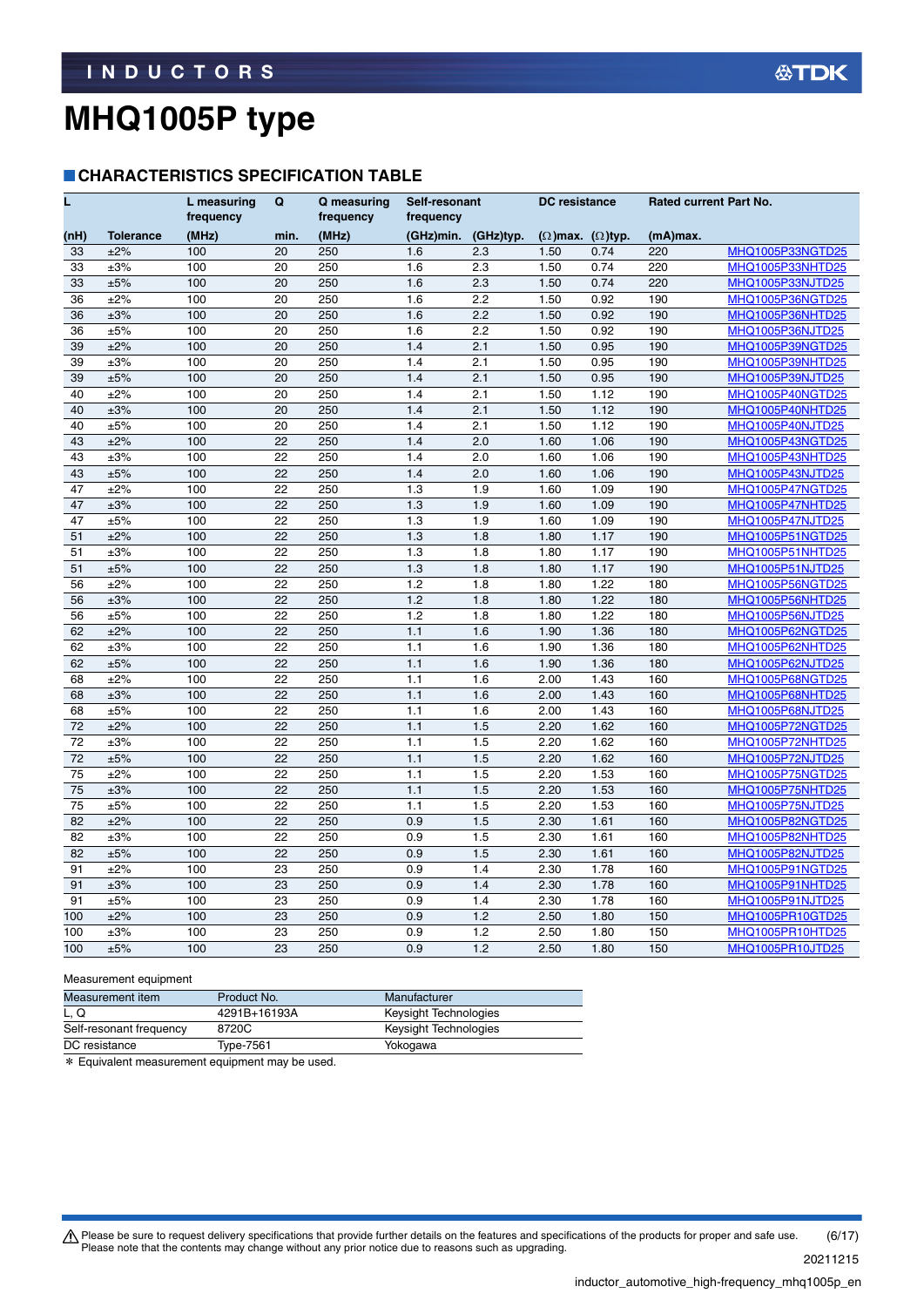#### **CHARACTERISTICS SPECIFICATION TABLE**

| L                |                  | L measuring<br>frequency | Q        | Q measuring<br>frequency | Self-resonant<br>frequency |              | <b>DC</b> resistance            |              | <b>Rated current Part No.</b> |                                      |  |
|------------------|------------------|--------------------------|----------|--------------------------|----------------------------|--------------|---------------------------------|--------------|-------------------------------|--------------------------------------|--|
| (nH)             | <b>Tolerance</b> | (MHz)                    | min.     | (MHz)                    | (GHz)min.                  | (GHz)typ.    | $(\Omega)$ max. $(\Omega)$ typ. |              | (mA)max.                      |                                      |  |
| 110              | ±2%              | 100                      | 22       | 250                      | 0.8                        | 1.2          | 2.70                            | 1.98         | 150                           | MHQ1005PR11GTD25                     |  |
| 110              | $\pm 3\%$        | 100                      | 22       | 250                      | 0.8                        | 1.2          | 2.70                            | 1.98         | 150                           | MHQ1005PR11HTD25                     |  |
| 110              | ±5%              | 100                      | 22       | 250                      | 0.8                        | 1.2          | 2.70                            | 1.98         | 150                           | <b>MHQ1005PR11JTD25</b>              |  |
| 120              | ±2%              | 100                      | 22       | 250                      | 0.8                        | 1.2          | 2.70                            | 1.81         | 140                           | MHQ1005PR12GTD25                     |  |
| 120              | $\pm 3\%$        | 100                      | 22       | 250                      | 0.8                        | 1.2          | 2.70                            | 1.81         | 140                           | MHQ1005PR12HTD25                     |  |
| 120              | ±5%              | 100                      | 22       | 250                      | 0.8                        | 1.2          | 2.70                            | 1.81         | 140                           | MHQ1005PR12JTD25                     |  |
| 130              | ±2%              | 100                      | 22       | 250                      | 0.8                        | 1.1          | 2.90                            | 2.18         | 110                           | MHQ1005PR13GTD25                     |  |
| 130              | $\pm 3\%$        | 100                      | 22       | 250                      | 0.8                        | 1.1          | 2.90                            | 2.18         | 110                           | MHQ1005PR13HTD25                     |  |
| 130              | ±5%              | 100                      | 22       | 250                      | 0.8                        | 1.1          | 2.90                            | 2.18         | 110                           | MHQ1005PR13JTD25                     |  |
| 150              | ±2%              | 100                      | 22       | 250                      | 0.8                        | 1.0          | 3.00                            | 2.03         | 110                           | MHQ1005PR15GTD25                     |  |
| 150              | $\pm 3\%$        | 100                      | 22       | 250                      | 0.8                        | 1.0          | 3.00                            | 2.03         | 110                           | MHQ1005PR15HTD25                     |  |
| 150              | ±5%              | 100                      | 22       | 250                      | 0.8                        | 1.0          | 3.00                            | 2.03         | 110                           | <b>MHQ1005PR15JTD25</b>              |  |
| 160              | ±2%              | 100                      | 22       | 250                      | 0.7                        | 1.0          | 5.80                            | 4.79         | 90                            | MHQ1005PR16GTD25                     |  |
| 160              | $\pm 3\%$        | 100                      | 22       | 250                      | 0.7                        | 1.0          | 5.80                            | 4.79         | 90                            | MHQ1005PR16HTD25                     |  |
| 160              | ±5%              | 100                      | 22       | 250                      | 0.7                        | 1.0          | 5.80                            | 4.79         | 90                            | MHQ1005PR16JTD25                     |  |
| 180              | ±2%              | 100                      | 18       | 250                      | 0.6                        | 0.9          | 6.00                            | 4.86         | 90                            | MHQ1005PR18GTD25                     |  |
| 180              | $\pm 3\%$        | 100                      | 18       | 250                      | 0.6                        | 0.9          | 6.00                            | 4.86         | 90                            | MHQ1005PR18HTD25                     |  |
| 180              | ±5%              | 100                      | 18       | 250                      | 0.6                        | 0.9          | 6.00                            | 4.86         | 90                            | <b>MHQ1005PR18JTD25</b>              |  |
| 200              | ±2%              | 100                      | 18       | 250                      | 0.6                        | 0.9          | 6.20                            | 5.06         | 80                            | MHQ1005PR20GTD25                     |  |
| 200              | $\pm 3\%$        | 100                      | 18       | 250                      | 0.6                        | 0.9          | 6.20                            | 5.06         | 80                            | MHQ1005PR20HTD25                     |  |
| 200              | ±5%              | 100                      | 18       | 250                      | 0.6                        | 0.9          | 6.20                            | 5.06         | 80                            | MHQ1005PR20JTD25                     |  |
| 220              | ±2%              | 100                      | 18       | 250                      | 0.6                        | 0.8          | 6.60                            | 5.38         | 80                            | MHQ1005PR22GTD25                     |  |
| 220              | $\pm 3\%$        | 100                      | 18       | 250                      | 0.6                        | 0.8          | 6.60                            | 5.38         | 80                            | MHQ1005PR22HTD25                     |  |
| 220              | ±5%              | 100                      | 18       | 250                      | 0.6                        | 0.8          | 6.60                            | 5.38         | 80                            | <b>MHQ1005PR22JTD25</b>              |  |
| 240              | ±2%              | 100                      | 18       | 250                      | 0.6                        | 0.9          | 6.80                            | 5.58         | 80                            | MHQ1005PR24GTD25                     |  |
| 240              | $\pm 3\%$        | 100                      | 18       | 250                      | 0.6                        | 0.9          | 6.80                            | 5.58         | 80                            | MHQ1005PR24HTD25                     |  |
| 240              | ±5%              | 100                      | 18       | 250                      | 0.6                        | 0.9          | 6.80                            | 5.58         | 80                            | MHQ1005PR24JTD25                     |  |
| 270              | ±2%              | 100                      | 18       | 250                      | 0.6                        | 0.9          | 7.00                            | 5.74         | 80                            | MHQ1005PR27GTD25                     |  |
| 270              | $\pm 3\%$        | 100                      | 18       | 250                      | 0.6                        | 0.9          | 7.00                            | 5.74         | 80                            | MHQ1005PR27HTD25                     |  |
| 270              | ±5%              | 100                      | 18       | 250                      | 0.6                        | 0.9          | 7.00                            | 5.74         | 80                            | MHQ1005PR27JTD25                     |  |
| 300              | ±2%              | 50                       | 13       | 100                      | 0.48                       | 0.7          | 7.80                            | 6.38         | 80                            | MHQ1005PR30GTD25                     |  |
| 300              | $\pm 3\%$        | 50                       | 13       | 100                      | 0.48                       | 0.7          | 7.80                            | 6.38         | 80                            | MHQ1005PR30HTD25                     |  |
| 300              | ±5%              | 50                       | 13       | 100                      | 0.48                       | 0.7          | 7.80                            | 6.38         | 80                            | <b>MHQ1005PR30JTD25</b>              |  |
| 330              | $\pm 2\%$        | 50                       | 13       | 100                      | 0.48                       | 0.67         | 8.20                            | 6.64         | 80                            | MHQ1005PR33GTD25                     |  |
| 330              | $\pm 3\%$        | 50<br>50                 | 13<br>13 | 100                      | 0.48<br>0.48               | 0.67<br>0.67 | 8.20                            | 6.64         | 80                            | MHQ1005PR33HTD25                     |  |
| 330              | ±5%<br>±2%       | 50                       | 13       | 100<br>100               | 0.45                       | 0.65         | 8.20                            | 6.64         | 80<br>80                      | MHQ1005PR33JTD25<br>MHQ1005PR36GTD25 |  |
| 360              | $\pm 3\%$        | 50                       | 13       | 100                      | 0.45                       | 0.65         | 8.40<br>8.40                    | 6.91<br>6.91 | 80                            |                                      |  |
| 360<br>360       | ±5%              | 50                       | 13       | 100                      | 0.45                       | 0.65         | 8.40                            | 6.91         | 80                            | MHQ1005PR36HTD25                     |  |
| 390              | $\pm 2\%$        | 50                       | 13       | 100                      | 0.45                       | 0.64         | 8.80                            | 7.20         | 70                            | MHQ1005PR36JTD25<br>MHQ1005PR39GTD25 |  |
| 390              | $\pm 3\%$        | 50                       | 13       | 100                      | 0.45                       | 0.64         | 8.80                            | 7.20         | 70                            | MHQ1005PR39HTD25                     |  |
| $\overline{390}$ | ±5%              | 50                       | 13       | 100                      | 0.45                       | 0.64         | 8.80                            | 7.20         | 70                            | MHQ1005PR39JTD25                     |  |
| 430              | ±2%              | 50                       | 13       | 100                      | 0.38                       | 0.56         | 9.60                            | 7.88         | 70                            | MHQ1005PR43GTD25                     |  |
| 430              | $\pm 3\%$        | 50                       | 13       | 100                      | 0.38                       | 0.56         | 9.60                            | 7.88         | 70                            | MHQ1005PR43HTD25                     |  |
| 430              | ±5%              | 50                       | 13       | 100                      | 0.38                       | 0.56         | 9.60                            | 7.88         | 70                            | <b>MHQ1005PR43JTD25</b>              |  |
| 470              | ±2%              | 50                       | 13       | 100                      | 0.38                       | 0.59         | 9.60                            | 7.90         | 70                            | MHQ1005PR47GTD25                     |  |
| 470              | $\pm 3\%$        | 50                       | 13       | 100                      | 0.38                       | 0.59         | 9.60                            | 7.90         | 70                            | MHQ1005PR47HTD25                     |  |
| 470              | ±5%              | 50                       | 13       | 100                      | 0.38                       | 0.59         | 9.60                            | 7.90         | 70                            | <b>MHQ1005PR47JTD25</b>              |  |
| 510              | ±2%              | 50                       | 13       | 100                      | 0.36                       | 0.52         | 10.2                            | 8.44         | 70                            | MHQ1005PR51GTD25                     |  |
| 510              | $\pm 3\%$        | 50                       | 13       | 100                      | 0.36                       | 0.52         | 10.2                            | 8.44         | 70                            | <b>MHQ1005PR51HTD25</b>              |  |
| 510              | ±5%              | 50                       | 13       | 100                      | 0.36                       | 0.52         | 10.2                            | 8.44         | 70                            | MHQ1005PR51JTD25                     |  |
| 560              | ±2%              | 50                       | 13       | 100                      | 0.36                       | 0.51         | 10.6                            | 8.78         | 70                            | MHQ1005PR56GTD25                     |  |
| 560              | $\pm 3\%$        | 50                       | 13       | 100                      | 0.36                       | 0.51         | 10.6                            | 8.78         | 70                            | MHQ1005PR56HTD25                     |  |
| 560              | $\pm 5\%$        | 50                       | 13       | 100                      | 0.36                       | 0.51         | 10.6                            | 8.78         | 70                            | <b>MHQ1005PR56JTD25</b>              |  |

#### Measurement equipment

| Measurement item                                    | Product No.  | Manufacturer          |
|-----------------------------------------------------|--------------|-----------------------|
| L, Q                                                | 4291B+16193A | Keysight Technologies |
| Self-resonant frequency                             | 8720C        | Keysight Technologies |
| DC resistance                                       | Type-7561    | Yokogawa              |
| $\ast$ Equivalent measurement equipment may be used |              |                       |

ement equipment may be used<sup>.</sup>

Please be sure to request delivery specifications that provide further details on the features and specifications of the products for proper and safe use.<br>Please note that the contents may change without any prior notice d 20211215 (7/17)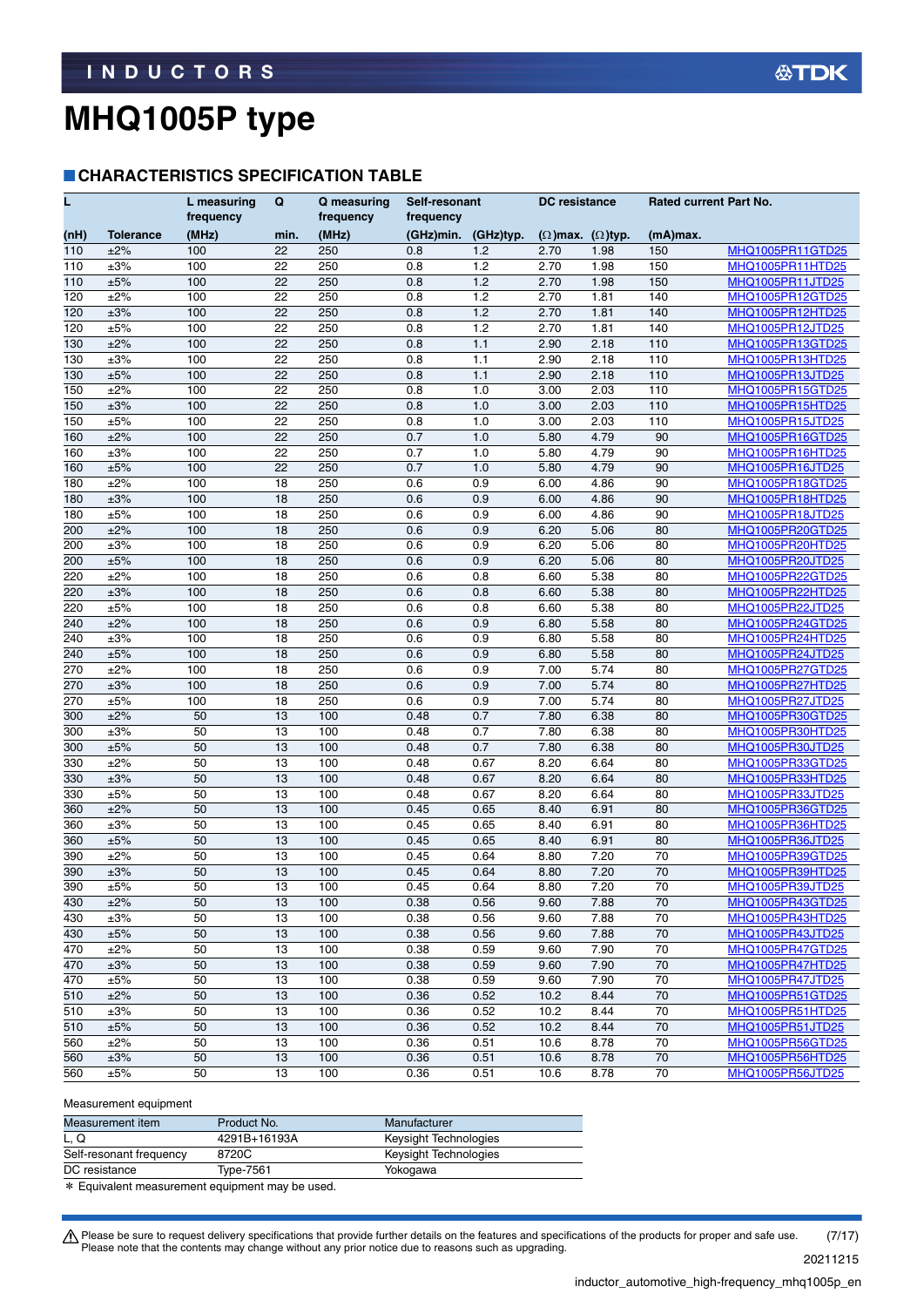### **L, Q FREQUENCY CHARACTERISTICS TABLE**

| L(nH)typ.  |               |            |            |            | Q typ.        |               |            |            |            | Part No.                             |
|------------|---------------|------------|------------|------------|---------------|---------------|------------|------------|------------|--------------------------------------|
| 500MHz     | <b>800MHz</b> | 1.8GHz     | $2.0$ GHz  | 2.4GHz     | <b>500MHz</b> | <b>800MHz</b> | 1.8GHz     | $2.0$ GHz  | 2.4GHz     |                                      |
| 0.7        | 0.7           | 0.7        | 0.7        | 0.7        | 71min.        | 90min.        | 139min.    | 148min.    | 177min.    | MHQ1005P0N7BTD25                     |
| 0.7        | 0.7           | 0.7        | 0.7        | 0.7        | 71min.        | 90min.        | 139min.    | 148min.    | 177min.    | MHQ1005P0N7CTD25                     |
| 0.8        | 0.8           | 0.8        | 0.8        | 0.8        | 71min.        | 90min.        | 139min.    | 148min.    | 177min.    | MHQ1005P0N8BTD25                     |
| 0.8        | 0.8           | 0.8        | 0.8        | 0.8        | 71min.        | 90min.        | 139min.    | 148min.    | 177min.    | MHQ1005P0N8CTD25                     |
| 0.9        | 0.9           | 0.9        | 0.9        | 0.9        | 71min.        | 90min.        | 139min.    | 148min.    | 177min.    | MHQ1005P0N9BTD25                     |
| 0.9        | 0.9           | 0.9        | 0.9        | 0.9        | 71min.        | 90min.        | 139min.    | 148min.    | 177min.    | MHQ1005P0N9CTD25                     |
| 1.0        | 1.0           | 1.0        | 1.0        | 1.0        | 71min.        | 90min.        | 139min.    | 148min.    | 177min.    | MHQ1005P1N0BTD25                     |
| 1.0        | 1.0           | 1.0        | 1.0        | 1.0        | 71min.        | 90min.        | 139min.    | 148min.    | 177min.    | MHQ1005P1N0CTD25                     |
| 1.0        | 1.0           | 1.0        | 1.0        | 1.0        | 71min.        | 90min.        | 139min.    | 148min.    | 177min.    | MHQ1005P1N0STD25                     |
| 1.1        | 1.1           | 1.1        | 1.1        | 1.1        | 71min.        | 90min.        | 139min.    | 148min.    | 177min.    | MHQ1005P1N1BTD25                     |
| 1.1        | 1.1           | 1.1        | 1.1        | 1.1        | 71min.        | 90min.        | 139min.    | 148min.    | 177min.    | MHQ1005P1N1CTD25                     |
| 1.1        | 1.1           | 1.1        | 1.1        | 1.1        | 71min.        | 90min.        | 139min.    | 148min.    | 177min.    | MHQ1005P1N1STD25                     |
| 1.2        | 1.2           | 1.2        | 1.2        | 1.2        | 71min.        | 90min.        | 139min.    | 148min.    | 177min.    | MHQ1005P1N2BTD25                     |
| 1.2        | 1.2           | 1.2        | 1.2        | 1.2        | 71min.        | 90min.        | 139min.    | 148min.    | 177min.    | MHQ1005P1N2CTD25                     |
| 1.2        | 1.2           | 1.2        | 1.2        | 1.2        | 71min.        | 90min.        | 139min.    | 148min.    | 177min.    | MHQ1005P1N2STD25                     |
| 1.3        | 1.3           | 1.3        | 1.3        | 1.3        | 71            | 90            | 139        | 148        | 178        | MHQ1005P1N3BTD25                     |
| 1.3        | 1.3           | 1.3        | 1.3        | 1.3        | 71            | 90            | 139        | 148        | 178        | MHQ1005P1N3CTD25                     |
| 1.3        | 1.3<br>1.4    | 1.3<br>1.4 | 1.3<br>1.4 | 1.3<br>1.4 | 71            | 90<br>103     | 139<br>173 | 148<br>178 | 178<br>203 | MHQ1005P1N3STD25                     |
| 1.4<br>1.4 | 1.4           | 1.4        | 1.4        | 1.4        | 88<br>88      | 103           | 173        | 178        | 203        | MHQ1005P1N4BTD25<br>MHQ1005P1N4CTD25 |
| 1.4        | 1.4           | 1.4        | 1.4        | 1.4        | 88            | 103           | 173        | 178        | 203        | MHQ1005P1N4STD25                     |
| 1.5        | 1.5           | 1.5        | 1.5        | 1.5        | 66            | 76            | 124        | 133        | 151        | MHQ1005P1N5BTD25                     |
| 1.5        | 1.5           | 1.5        | 1.5        | 1.5        | 66            | 76            | 124        | 133        | 151        | MHQ1005P1N5CTD25                     |
| 1.5        | 1.5           | 1.5        | 1.5        | 1.5        | 66            | 76            | 124        | 133        | 151        | MHQ1005P1N5STD25                     |
| 1.6        | 1.6           | 1.6        | 1.6        | 1.6        | 70            | 88            | 147        | 151        | 171        | MHQ1005P1N6BTD25                     |
| 1.6        | 1.6           | 1.6        | 1.6        | 1.6        | 70            | 88            | 147        | 151        | 171        | MHQ1005P1N6CTD25                     |
| 1.6        | 1.6           | 1.6        | 1.6        | 1.6        | 70            | 88            | 147        | 151        | 171        | MHQ1005P1N6STD25                     |
| 1.7        | 1.7           | 1.7        | 1.7        | 1.7        | 63            | 80            | 140        | 151        | 179        | MHQ1005P1N7BTD25                     |
| 1.7        | 1.7           | 1.7        | 1.7        | 1.7        | 63            | 80            | 140        | 151        | 179        | MHQ1005P1N7CTD25                     |
| 1.7        | 1.7           | 1.7        | 1.7        | 1.7        | 63            | 80            | 140        | 151        | 179        | MHQ1005P1N7STD25                     |
| 1.8        | 1.8           | 1.8        | 1.8        | 1.8        | 60            | 75            | 125        | 130        | 150        | MHQ1005P1N8BTD25                     |
| 1.8        | 1.8           | 1.8        | 1.8        | 1.8        | 60            | 75            | 125        | 130        | 150        | <b>MHQ1005P1N8CTD25</b>              |
| 1.8        | 1.8           | 1.8        | 1.8        | 1.8        | 60            | 75            | 125        | 130        | 150        | MHQ1005P1N8STD25                     |
| 1.9        | 1.9           | 1.9        | 1.9        | 1.9        | 53            | 68            | 119        | 126        | 150        | MHQ1005P1N9BTD25                     |
| 1.9        | 1.9           | 1.9        | 1.9        | 1.9        | 53            | 68            | 119        | 126        | 150        | MHQ1005P1N9CTD25                     |
| 1.9        | 1.9           | 1.9        | 1.9        | 1.9        | 53            | 68            | 119        | 126        | 150        | MHQ1005P1N9STD25                     |
| 2.0        | 2.0           | 2.0        | 2.0        | 2.0        | 60            | 74            | 122        | 129        | 146        | MHQ1005P2N0BTD25                     |
| 2.0        | 2.0           | 2.0        | 2.0        | 2.0        | 60            | 74            | 122        | 129        | 146        | MHQ1005P2N0CTD25                     |
| 2.0        | 2.0           | 2.0        | 2.0        | 2.0        | 60            | 74            | 122        | 129        | 146        | MHQ1005P2N0STD25                     |
| 2.1        | 2.1           | 2.1        | 2.1        | 2.1        | 54            | 70            | 121        | 129        | 152        | MHQ1005P2N1BTD25                     |
| 2.1        | 2.1           | 2.1        | 2.1        | 2.1        | 54            | 70            | 121        | 129        | 152        | MHQ1005P2N1CTD25                     |
| 2.1        | 2.1           | 2.1        | 2.1        | 2.1        | 54            | 70            | 121        | 129        | 152        | MHQ1005P2N1STD25                     |
| 2.2        | 2.2           | 2.2        | 2.2        | 2.2        | 54            | 68            | 108        | 116        | 131        | MHQ1005P2N2BTD25                     |
| 2.2        | 2.2           | 2.2        | 2.2        | 2.2        | 54            | 68            | 108        | 116        | 131        | MHQ1005P2N2CTD25                     |
| 2.2        | 2.2           | 2.2        | 2.2        | 2.2        | 54            | 68            | 108        | 116        | 131        | MHQ1005P2N2STD25                     |

Measurement equipment

| Product No.  | Manufacturer          |
|--------------|-----------------------|
| 4291B+16193A | Keysight Technologies |
|              |                       |

\* Equivalent measurement equipment may be used.

Please be sure to request delivery specifications that provide further details on the features and specifications of the products for proper and safe use.<br>Please note that the contents may change without any prior notice d 20211215 (8/17)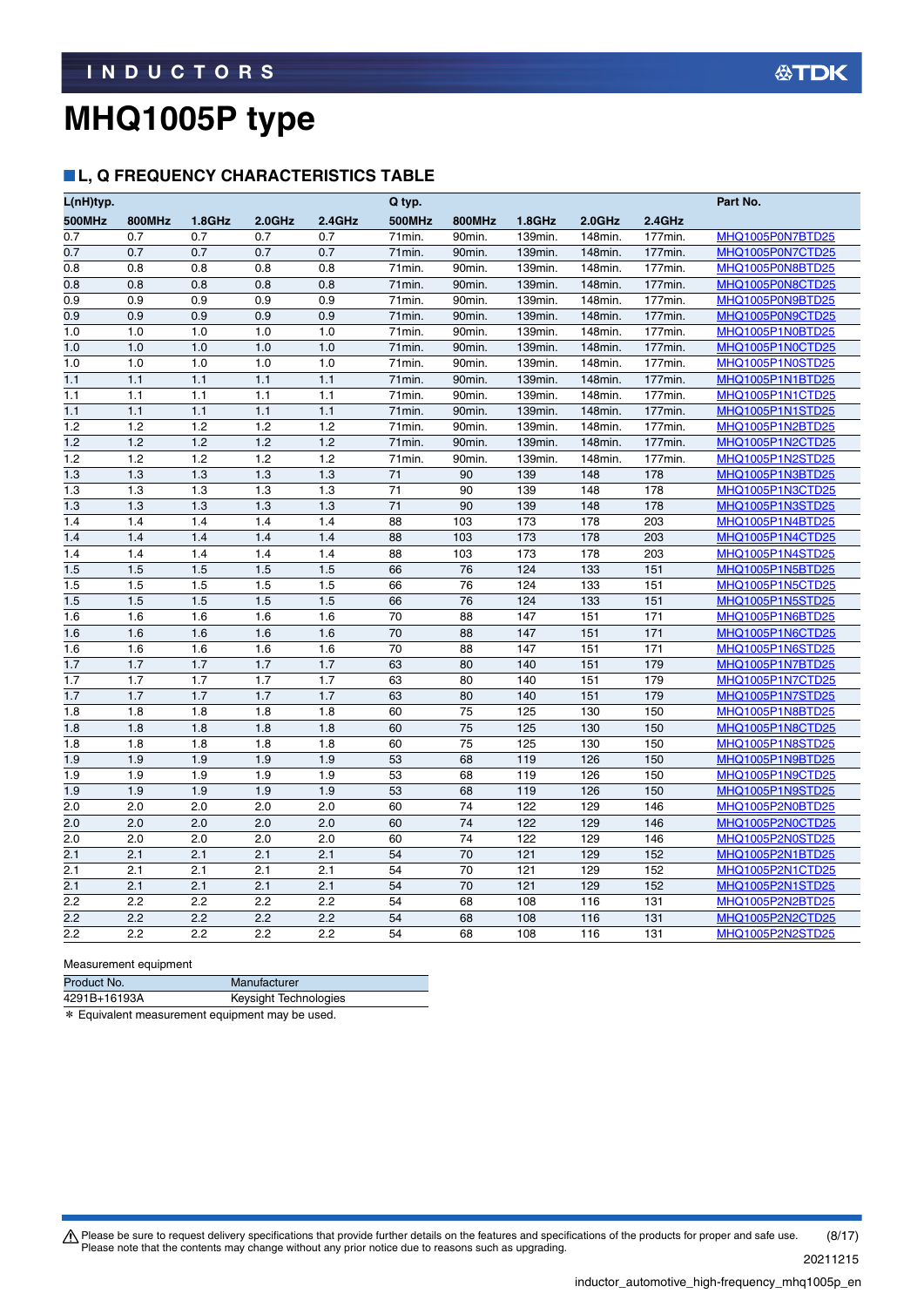#### **L, Q FREQUENCY CHARACTERISTICS TABLE**

| L(nH)typ.        |               |           |           |           | Q typ.        |        |           |           |        | Part No.                |
|------------------|---------------|-----------|-----------|-----------|---------------|--------|-----------|-----------|--------|-------------------------|
| 500MHz           | <b>800MHz</b> | $1.8$ GHz | $2.0$ GHz | $2.4$ GHz | <b>500MHz</b> | 800MHz | $1.8$ GHz | $2.0$ GHz | 2.4GHz |                         |
| 2.3              | 2.3           | 2.3       | 2.3       | 2.3       | 50            | 64     | 101       | 106       | 119    | MHQ1005P2N3BTD25        |
| 2.3              | 2.3           | 2.3       | 2.3       | 2.3       | 50            | 64     | 101       | 106       | 119    | MHQ1005P2N3CTD25        |
| 2.3              | 2.3           | 2.3       | 2.3       | 2.3       | 50            | 64     | 101       | 106       | 119    | <u>MHQ1005P2N3STD25</u> |
| 2.4              | 2.3           | 2.4       | 2.4       | 2.4       | 50            | 64     | 105       | 110       | 125    | MHQ1005P2N4BTD25        |
| 2.4              | 2.3           | 2.4       | 2.4       | 2.4       | 50            | 64     | 105       | 110       | 125    | MHQ1005P2N4CTD25        |
| $\overline{2.4}$ | 2.3           | 2.4       | 2.4       | 2.4       | 50            | 64     | 105       | 110       | 125    | MHQ1005P2N4STD25        |
| $\overline{2.5}$ | 2.5           | 2.5       | 2.5       | 2.6       | 50            | 65     | 110       | 114       | 135    | MHQ1005P2N5BTD25        |
| 2.5              | 2.5           | 2.5       | 2.5       | 2.6       | 50            | 65     | 110       | 114       | 135    | MHQ1005P2N5CTD25        |
| 2.5              | 2.5           | 2.5       | 2.5       | 2.6       | 50            | 65     | 110       | 114       | 135    | MHQ1005P2N5STD25        |
| 2.5              | 2.5           | 2.6       | 2.6       | 2.7       | 48            | 65     | 103       | 107       | 122    | MHQ1005P2N6BTD25        |
| 2.5              | 2.5           | 2.6       | 2.6       | 2.7       | 48            | 65     | 103       | 107       | 122    | MHQ1005P2N6CTD25        |
| 2.5              | 2.5           | 2.6       | 2.6       | 2.7       | 48            | 65     | 103       | 107       | 122    | MHQ1005P2N6STD25        |
| 2.6              | 2.6           | 2.7       | 2.7       | 2.8       | 49            | 61     | 98        | 102       | 116    | MHQ1005P2N7BTD25        |
| 2.6              | 2.6           | 2.7       | 2.7       | 2.8       | 49            | 61     | 98        | 102       | 116    | MHQ1005P2N7CTD25        |
| 2.6              | 2.6           | 2.7       | 2.7       | 2.8       | 49            | 61     | 98        | 102       | 116    | MHQ1005P2N7STD25        |
| 2.7              | 2.7           | 2.8       | 2.8       | 2.9       | 46            | 58     | 100       | 105       | 123    | <u>MHQ1005P2N8BTD25</u> |
| 2.7              | 2.7           | 2.8       | 2.8       | 2.9       | 46            | 58     | 100       | 105       | 123    | MHQ1005P2N8CTD25        |
| 2.7              | 2.7           | 2.8       | 2.8       | 2.9       | 46            | 58     | 100       | 105       | 123    | MHQ1005P2N8STD25        |
| 2.8              | 2.8           | 2.9       | 2.9       | 3.0       | 45            | 58     | 99        | 103       | 120    | MHQ1005P2N9BTD25        |
| 2.8              | 2.8           | 2.9       | 2.9       | 3.0       | 45            | 58     | 99        | 103       | 120    | MHQ1005P2N9CTD25        |
| 2.8              | 2.8           | 2.9       | 2.9       | 3.0       | 45            | 58     | 99        | 103       | 120    | MHQ1005P2N9STD25        |
| 2.9              | 2.9           | 3.0       | 3.0       | 3.1       | 49            | 62     | 102       | 106       | 120    | MHQ1005P3N0BTD25        |
| 2.9              | 2.9           | 3.0       | 3.0       | 3.1       | 49            | 62     | 102       | 106       | 120    | MHQ1005P3N0CTD25        |
| 2.9              | 2.9           | 3.0       | 3.0       | 3.1       | 49            | 62     | 102       | 106       | 120    | MHQ1005P3N0STD25        |
| 3.0              | 3.0           | 3.1       | 3.1       | 3.2       | 45            | 58     | 99        | 104       | 121    | MHQ1005P3N1BTD25        |
| 3.0              | 3.0           | 3.1       | 3.1       | 3.2       | 45            | 58     | 99        | 104       | 121    | MHQ1005P3N1CTD25        |
| 3.0              | 3.0           | 3.1       | 3.1       | 3.2       | 45            | 58     | 99        | 104       | 121    | MHQ1005P3N1STD25        |
| 3.1              | 3.1           | 3.2       | 3.2       | 3.3       | 45            | 58     | 99        | 106       | 121    | MHQ1005P3N2BTD25        |
| 3.1              | 3.1           | 3.2       | 3.2       | 3.3       | 45            | 58     | 99        | 106       | 121    | MHQ1005P3N2CTD25        |
| 3.1              | 3.1           | 3.2       | 3.2       | 3.3       | 45            | 58     | 99        | 106       | 121    | MHQ1005P3N2STD25        |
| 3.2              | 3.2           | 3.3       | 3.4       | 3.4       | 48            | 60     | 96        | 101       | 115    | MHQ1005P3N3BTD25        |
| 3.2              | 3.2           | 3.3       | 3.4       | 3.4       | 48            | 60     | 96        | 101       | 115    | MHQ1005P3N3CTD25        |
| 3.2              | 3.2           | 3.3       | 3.4       | 3.4       | 48            | 60     | 96        | 101       | 115    | MHQ1005P3N3STD25        |
| 3.3              | 3.3           | 3.4       | 3.5       | 3.5       | 45            | 57     | 96        | 102       | 118    | MHQ1005P3N4BTD25        |
| 3.3              | 3.3           | 3.4       | 3.5       | 3.5       | 45            | 57     | 96        | 102       | 118    | MHQ1005P3N4CTD25        |
| 3.3              | 3.3           | 3.4       | 3.5       | 3.5       | 45            | 57     | 96        | 102       | 118    | MHQ1005P3N4STD25        |
| 3.4              | 3.4           | 3.5       | 3.6       | 3.6       | 43            | 57     | 89        | 92        | 104    | MHQ1005P3N5BTD25        |
| 3.4              | 3.4           | 3.5       | 3.6       | 3.6       | 43            | 57     | 89        | 92        | 104    | MHQ1005P3N5CTD25        |
| 3.4              | 3.4           | 3.5       | 3.6       | 3.6       | 43            | 57     | 89        | 92        | 104    | MHQ1005P3N5STD25        |
| 3.5              | 3.5           | 3.6       | 3.6       | 3.7       | 43            | 56     | 91        | 96        | 110    | MHQ1005P3N6BTD25        |
| 3.5              | 3.5           | 3.6       | 3.6       | 3.7       | 43            | 56     | 91        | 96        | 110    | MHQ1005P3N6CTD25        |
| 3.5              | 3.5           | 3.6       | 3.6       | 3.7       | 43            | 56     | 91        | 96        | 110    | MHQ1005P3N6STD25        |
| 3.6              | 3.6           | 3.7       | 3.8       | 3.9       | 46            | 57     | 96        | 100       | 114    | MHQ1005P3N7BTD25        |
| 3.6              | 3.6           | 3.7       | 3.8       | 3.9       | 46            | 57     | 96        | 100       | 114    | MHQ1005P3N7CTD25        |
| 3.6              | 3.6           | 3.7       | 3.8       | 3.9       | 46            | 57     | 96        | 100       | 114    | MHQ1005P3N7STD25        |

Measurement equipment

| Product No.  | Manufacturer          |
|--------------|-----------------------|
| 4291B+16193A | Keysight Technologies |
|              |                       |

\* Equivalent measurement equipment may be used.

Please be sure to request delivery specifications that provide further details on the features and specifications of the products for proper and safe use.<br>Please note that the contents may change without any prior notice d 20211215 (9/17)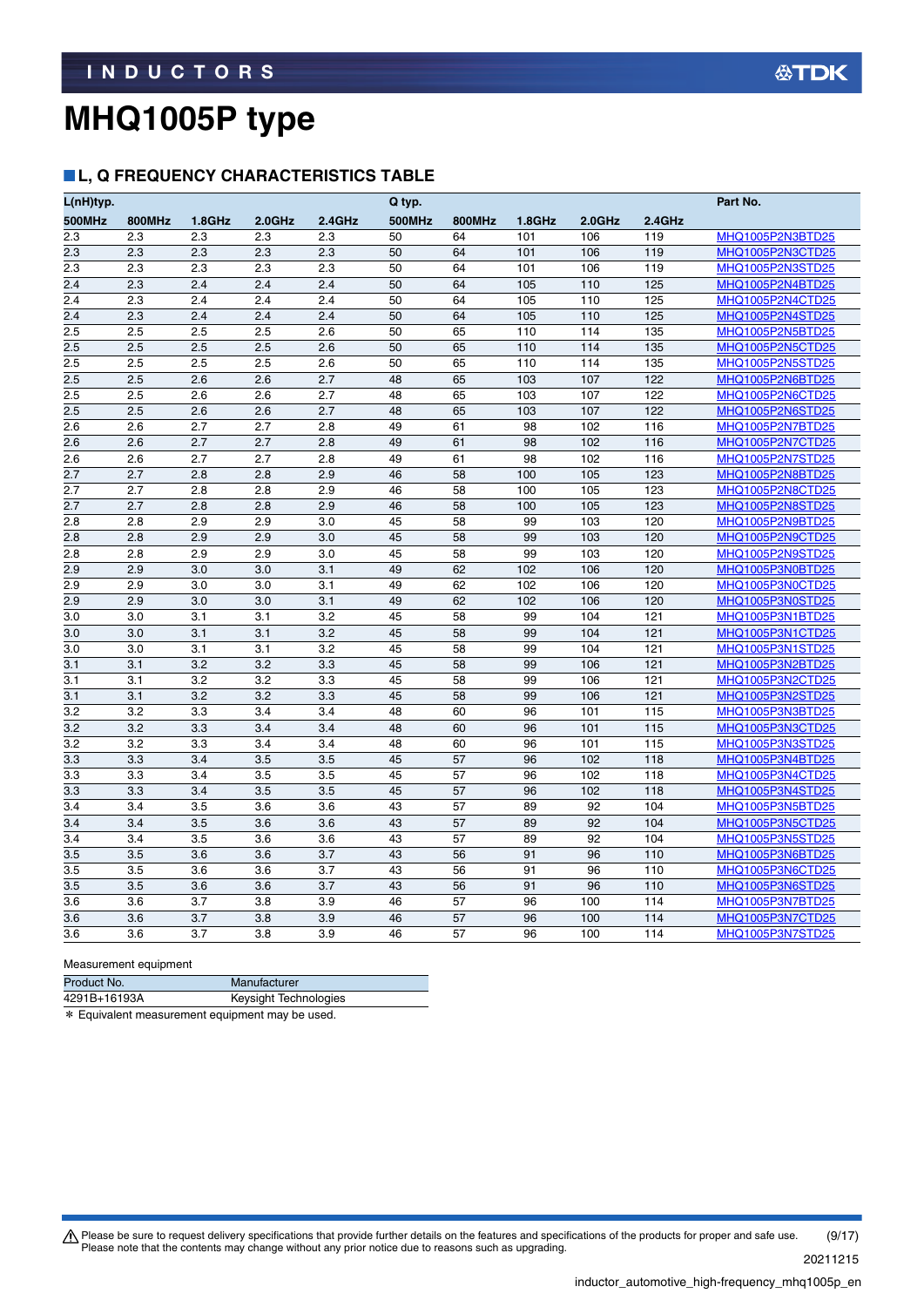### **L, Q FREQUENCY CHARACTERISTICS TABLE**

| L(nH)typ.  |               |            |            |            | Q typ.        |               |           |           |           | Part No.                                    |
|------------|---------------|------------|------------|------------|---------------|---------------|-----------|-----------|-----------|---------------------------------------------|
| 500MHz     | <b>800MHz</b> | $1.8$ GHz  | $2.0$ GHz  | $2.4$ GHz  | <b>500MHz</b> | <b>800MHz</b> | $1.8$ GHz | $2.0$ GHz | $2.4$ GHz |                                             |
| 3.7        | 3.7           | 3.9        | 3.9        | 4.0        | 45            | 59            | 93        | 96        | 109       | MHQ1005P3N8BTD25                            |
| 3.7        | 3.7           | 3.9        | 3.9        | 4.0        | 45            | 59            | 93        | 96        | 109       | MHQ1005P3N8CTD25                            |
| 3.7        | 3.7           | 3.9        | 3.9        | 4.0        | 45            | 59            | 93        | 96        | 109       | <b>MHQ1005P3N8STD25</b>                     |
| 3.8        | 3.8           | 4.0        | 4.0        | 4.1        | 48            | 61            | 96        | 99        | 111       | MHQ1005P3N9BTD25                            |
| 3.8        | 3.8           | 4.0        | 4.0        | 4.1        | 48            | 61            | 96        | 99        | 111       | MHQ1005P3N9CTD25                            |
| 3.8        | 3.8           | 4.0        | 4.0        | 4.1        | 48            | 61            | 96        | 99        | 111       | MHQ1005P3N9STD25                            |
| 4.0        | 4.0           | 4.2        | 4.3        | 4.4        | 46            | 59            | 98        | 101       | 115       | MHQ1005P4N1BTD25                            |
| 4.0        | 4.0           | 4.2        | 4.3        | 4.4        | 46            | 59            | 98        | 101       | 115       | MHQ1005P4N1CTD25                            |
| 4.0        | 4.0           | 4.2        | 4.3        | 4.4        | 46            | 59            | 98        | 101       | 115       | MHQ1005P4N1STD25                            |
| 4.2        | 4.2           | 4.4        | 4.5        | 4.6        | 47            | 60            | 95        | 97        | 107       | MHQ1005P4N3BTD25                            |
| 4.2        | 4.2           | 4.4        | 4.5        | 4.6        | 47            | 60            | 95        | 97        | 107       | MHQ1005P4N3CTD25                            |
| 4.2        | 4.2           | 4.4        | 4.5        | 4.6        | 47            | 60            | 95        | 97        | 107       | MHQ1005P4N3STD25                            |
| 4.6        | 4.6           | 4.8        | 4.9        | 5.0        | 44            | 56            | 89        | 93        | 102       | MHQ1005P4N7BTD25                            |
| 4.6        | 4.6           | 4.8        | 4.9        | 5.0        | 44            | 56            | 89        | 93        | 102       | MHQ1005P4N7CTD25                            |
| 4.6        | 4.6           | 4.8        | 4.9        | 5.0        | 44            | 56            | 89        | 93        | 102       | MHQ1005P4N7STD25                            |
| 5.0        | 5.0           | 5.2        | 5.3        | 5.5        | 43            | 55            | 86        | 90        | 99        | <b>MHQ1005P5N1BTD25</b>                     |
| 5.0        | 5.0           | 5.2        | 5.3        | 5.5        | 43            | 55            | 86        | 90        | 99        | MHQ1005P5N1CTD25                            |
| 5.0        | 5.0           | 5.2        | 5.3        | 5.5        | 43            | 55            | 86        | 90        | 99        | <b>MHQ1005P5N1STD25</b>                     |
| 5.5        | 5.5           | 5.8        | 5.9        | 6.1        | 43            | 54            | 84        | 87        | 94        | MHQ1005P5N6BTD25                            |
| 5.5        | 5.5           | 5.8        | 5.9        | 6.1        | 43            | 54            | 84        | 87        | 94        | MHQ1005P5N6CTD25                            |
| 5.5        | 5.5           | 5.8        | 5.9        | 6.1        | 43            | 54            | 84        | 87        | 94        | MHQ1005P5N6STD25                            |
| 5.7        | 5.7           | 6.1        | 6.2        | 6.5        | 43            | 57            | 84        | 87        | 94        | MHQ1005P5N8BTD25                            |
| 5.7        | 5.7           | 6.1        | 6.2        | 6.5        | 43            | 57            | 84        | 87        | 94        | MHQ1005P5N8CTD25                            |
| 5.7        | 5.7           | 6.1        | 6.2        | 6.5        | 43            | 57            | 84        | 87        | 94        | MHQ1005P5N8STD25                            |
| 6.1        | 6.1           | 6.6        | 6.7        | 7.0        | 45            | 57            | 85        | 87        | 93        | MHQ1005P6N2BTD25                            |
| 6.1        | 6.1           | 6.6        | 6.7        | 7.0        | 45            | 57            | 85        | 87        | 93        | MHQ1005P6N2CTD25                            |
| 6.1        | 6.1           | 6.6        | 6.7        | 7.0        | 45            | 57            | 85        | 87        | 93        | MHQ1005P6N2STD25                            |
| 6.7        | 6.7           | 7.3<br>7.3 | 7.5        | 7.9<br>7.9 | 45            | 58            | 85        | 88        | 92        | MHQ1005P6N8GTD25                            |
| 6.7<br>6.7 | 6.7           | 7.3        | 7.5<br>7.5 | 7.9        | 45<br>45      | 58<br>58      | 85        | 88<br>88  | 92<br>92  | MHQ1005P6N8HTD25                            |
| 7.1        | 6.7<br>7.2    | 7.7        | 7.9        | 8.3        | 40            | 52            | 85<br>77  | 80        | 84        | MHQ1005P6N8JTD25                            |
| 7.1        | 7.2           | 7.7        | 7.9        | 8.3        | 40            | 52            | 77        | 80        | 84        | <b>MHQ1005P7N3GTD25</b><br>MHQ1005P7N3HTD25 |
| 7.1        | 7.2           | 7.7        | 7.9        | 8.3        | 40            | 52            | 77        | 80        | 84        | MHQ1005P7N3JTD25                            |
| 7.3        | 7.4           | 7.9        | 8.1        | 8.5        | 42            | 54            | 80        | 83        | 88        | MHQ1005P7N5GTD25                            |
| 7.3        | 7.4           | 7.9        | 8.1        | 8.5        | 42            | 54            | 80        | 83        | 88        | MHQ1005P7N5HTD25                            |
| 7.3        | 7.4           | 7.9        | 8.1        | 8.5        | 42            | 54            | 80        | 83        | 88        | MHQ1005P7N5JTD25                            |
| 8.0        | 8.1           | 9.0        | 9.4        | 10.0       | 44            | 56            | 80        | 81        | 82        | MHQ1005P8N2GTD25                            |
| 8.0        | 8.1           | 9.0        | 9.4        | 10.0       | 44            | 56            | 80        | 81        | 82        | MHQ1005P8N2HTD25                            |
| 8.0        | 8.1           | 9.0        | 9.4        | 10.0       | 44            | 56            | 80        | 81        | 82        | MHQ1005P8N2JTD25                            |
| 8.5        | 8.6           | 9.6        | 10.0       | 10.8       | 42            | 52            | 78        | 79        | 80        | MHQ1005P8N7GTD25                            |
| 8.5        | 8.6           | 9.6        | 10.0       | 10.8       | 42            | 52            | 78        | 79        | 80        | MHQ1005P8N7HTD25                            |
| 8.5        | 8.6           | 9.6        | 10.0       | 10.8       | 42            | 52            | 78        | 79        | 80        | MHQ1005P8N7JTD25                            |
| 8.9        | 9.1           | 10.1       | 10.5       | 11.3       | 43            | 54            | 77        | 78        | 79        | MHQ1005P9N1GTD25                            |
| 8.9        | 9.1           | 10.1       | 10.5       | 11.3       | 43            | 54            | 77        | 78        | 79        | MHQ1005P9N1HTD25                            |
| 8.9        | 9.1           | 10.1       | 10.5       | 11.3       | 43            | 54            | 77        | 78        | 79        | MHQ1005P9N1JTD25                            |
|            |               |            |            |            |               |               |           |           |           |                                             |

Measurement equipment

| Product No.  | Manufacturer          |
|--------------|-----------------------|
| 4291B+16193A | Keysight Technologies |
|              |                       |

\* Equivalent measurement equipment may be used.

Please be sure to request delivery specifications that provide further details on the features and specifications of the products for proper and safe use.<br>Please note that the contents may change without any prior notice d 20211215 (10/17)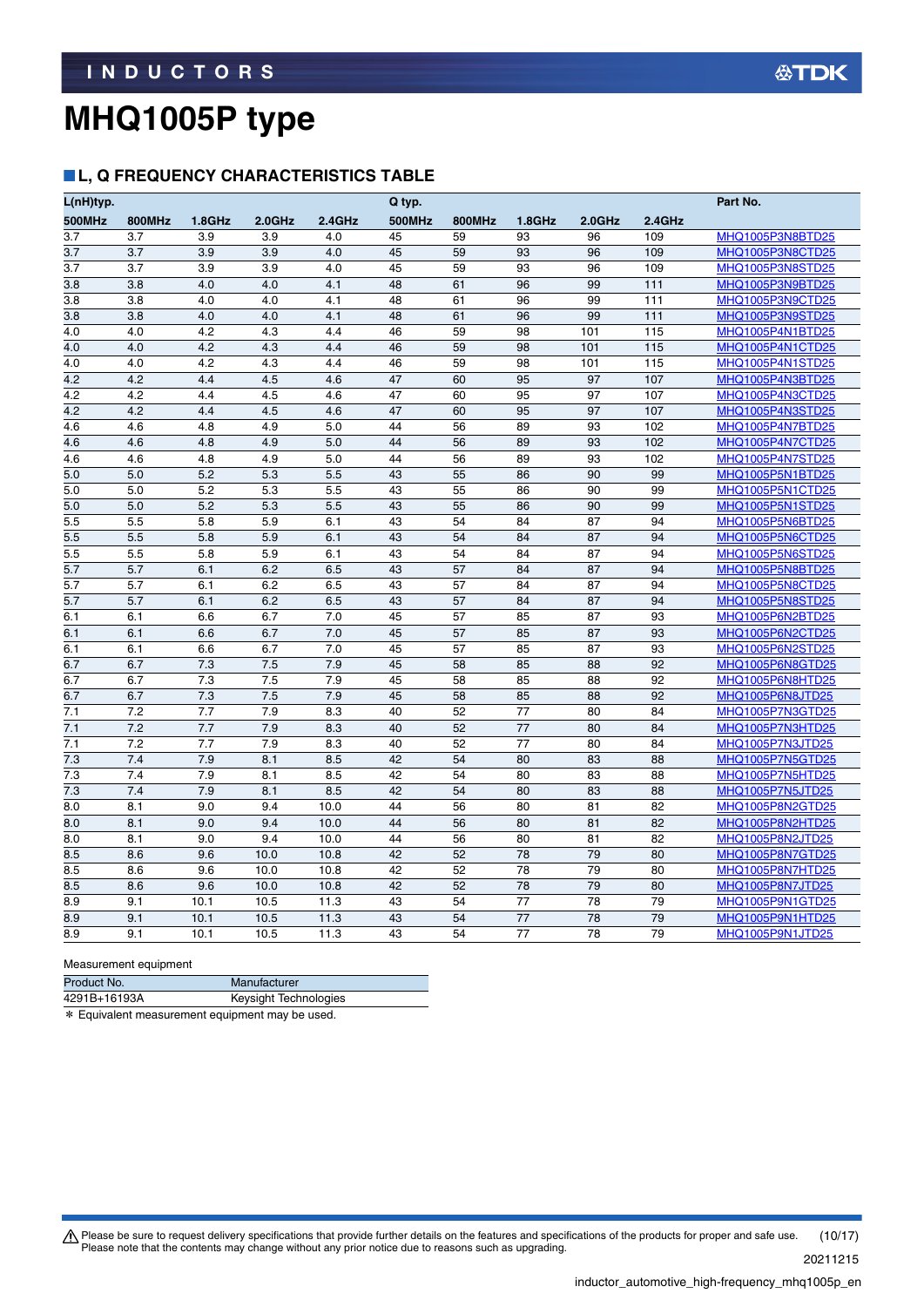### **L, Q FREQUENCY CHARACTERISTICS TABLE**

| L(nH)typ.       |               |        |           |                          | Q typ.        |               |        |           |                                  | Part No.         |
|-----------------|---------------|--------|-----------|--------------------------|---------------|---------------|--------|-----------|----------------------------------|------------------|
| 500MHz          | <b>800MHz</b> | 1.8GHz | $2.0$ GHz | 2.4GHz                   | <b>500MHz</b> | <b>800MHz</b> | 1.8GHz | $2.0$ GHz | 2.4GHz                           |                  |
| 9.3             | 9.4           | 10.6   | 11.1      | 12.0                     | 42            | 54            | 75     | 75        | 75                               | MHQ1005P9N5GTD25 |
| 9.3             | 9.4           | 10.6   | 11.1      | 12.0                     | 42            | 54            | 75     | 75        | 75                               | MHQ1005P9N5HTD25 |
| 9.3             | 9.4           | 10.6   | 11.1      | 12.0                     | 42            | 54            | 75     | 75        | 75                               | MHQ1005P9N5JTD25 |
| 10              | 10            | 11     | 12        | 13                       | 42            | 54            | 73     | 74        | 74                               | MHQ1005P10NGTD25 |
| 10              | 10            | 11     | 12        | 13                       | 42            | 54            | 73     | 74        | 74                               | MHQ1005P10NHTD25 |
| 10              | 10            | 11     | 12        | 13                       | 42            | 54            | 73     | 74        | 74                               | MHQ1005P10NJTD25 |
| 11              | 11            | 13     | 13        | 14                       | 41            | 52            | 70     | 70        | 69                               | MHQ1005P11NGTD25 |
| 11              | 11            | 13     | 13        | 14                       | 41            | 52            | 70     | 70        | 69                               | MHQ1005P11NHTD25 |
| 11              | 11            | 13     | 13        | 14                       | 41            | 52            | 70     | 70        | 69                               | MHQ1005P11NJTD25 |
| 12              | 12            | 14     | 15        | 17                       | 40            | 50            | 66     | 65        | 61                               | MHQ1005P12NGTD25 |
| 12              | 12            | 14     | 15        | 17                       | 40            | 50            | 66     | 65        | 61                               | MHQ1005P12NHTD25 |
| 12              | 12            | 14     | 15        | 17                       | 40            | 50            | 66     | 65        | 61                               | MHQ1005P12NJTD25 |
| 13              | 13            | 16     | 17        | 19                       | 42            | 53            | 66     | 66        | 61                               | MHQ1005P13NGTD25 |
| 13              | 13            | 16     | 17        | 19                       | 42            | 53            | 66     | 66        | 61                               | MHQ1005P13NHTD25 |
| 13              | 13            | 16     | 17        | 19                       | 42            | 53            | 66     | 66        | 61                               | MHQ1005P13NJTD25 |
| 15              | 15            | 19     | 21        | 26                       | 39            | 48            | 57     | 54        | 46                               | MHQ1005P15NGTD25 |
| 15              | 15            | 19     | 21        | 26                       | 39            | 48            | 57     | 54        | 46                               | MHQ1005P15NHTD25 |
| 15              | 15            | 19     | 21        | 26                       | 39            | 48            | 57     | 54        | 46                               | MHQ1005P15NJTD25 |
| 16              | 16            | 20     | 21        | 25                       | 34            | 43            | 54     | 52        | 49                               | MHQ1005P16NGTD25 |
| 16              | 16            | 20     | 21        | 25                       | 34            | 43            | 54     | 52        | 49                               | MHQ1005P16NHTD25 |
| 16              | 16            | 20     | 21        | 25                       | 34            | 43            | 54     | 52        | 49                               | MHQ1005P16NJTD25 |
| 18              | 18            | 23     | 25        | 30                       | 39            | 49            | 60     | 57        | 51                               | MHQ1005P18NGTD25 |
| 18              | 18            | 23     | 25        | 30                       | 39            | 49            | 60     | 57        | 51                               | MHQ1005P18NHTD25 |
| 18              | 18            | 23     | 25        | 30                       | 39            | 49            | 60     | 57        | 51                               | MHQ1005P18NJTD25 |
| 19              | 19            | 25     | 28        | 35                       | 39            | 49            | 59     | 55        | 46                               | MHQ1005P19NGTD25 |
| 19              | 19            | 25     | 28        | 35                       | 39            | 49            | 59     | 55        | 46                               | MHQ1005P19NHTD25 |
| 19              | 19            | 25     | 28        | 35                       | 39            | 49            | 59     | 55        | 46                               | MHQ1005P19NJTD25 |
| 20              | 20            | 26     | 29        | 35                       | 38            | 47            | 56     | 53        | 43                               | MHQ1005P20NGTD25 |
| 20              | 20            | 26     | 29        | 35                       | 38            | 47            | 56     | 53        | 43                               | MHQ1005P20NHTD25 |
| 20              | 20            | 26     | 29        | 35                       | 38            | 47            | 56     | 53        | 43                               | MHQ1005P20NJTD25 |
| 22              | 23            | 31     | 35        |                          | 34            | 42            | 47     | 43        |                                  | MHQ1005P22NGTD25 |
| 22              | 23            | 31     | 35        | $\overline{\phantom{0}}$ | 34            | 42            | 47     | 43        | $\qquad \qquad$                  | MHQ1005P22NHTD25 |
| 22              | 23            | 31     | 35        |                          | 34            | 42            | 47     | 43        |                                  | MHQ1005P22NJTD25 |
| 23              | 24            | 33     | 37        |                          | 41            | 50            | 53     | 48        |                                  | MHQ1005P23NGTD25 |
| 23              | 24            | 33     | 37        |                          | 41            | 50            | 53     | 48        |                                  | MHQ1005P23NHTD25 |
| $\overline{23}$ | 24            | 33     | 37        |                          | 41            | 50            | 53     | 48        |                                  | MHQ1005P23NJTD25 |
| 24              | 25            | 35     | 41        | $\overline{\phantom{0}}$ | 39            | 49            | 50     | 44        | $\overbrace{\phantom{12322111}}$ | MHQ1005P24NGTD25 |
| 24              | 25            | 35     | 41        |                          | 39            | 49            | 50     | 44        |                                  | MHQ1005P24NHTD25 |
| 24              | 25            | 35     | 41        | $\overline{\phantom{0}}$ | 39            | 49            | 50     | 44        |                                  | MHQ1005P24NJTD25 |
| 27              | 28            | 42     | 50        | —                        | 37            | 45            | 44     | 37        | $\overline{\phantom{0}}$         | MHQ1005P27NGTD25 |
| 27              | 28            | 42     | 50        |                          | 37            | 45            | 44     | 37        | $\overline{\phantom{0}}$         | MHQ1005P27NHTD25 |
| 27              | 28            | 42     | 50        |                          | 37            | 45            | 44     | 37        |                                  | MHQ1005P27NJTD25 |
| 30              | 32            | 55     |           |                          | 33            | 40            | 34     | —         |                                  | MHQ1005P30NGTD25 |
| 30              | 32            | 55     |           |                          | 33            | 40            | 34     |           |                                  | MHQ1005P30NHTD25 |
| 30              | 32            | 55     |           |                          | 33            | 40            | 34     |           |                                  | MHQ1005P30NJTD25 |

Measurement equipment

| Product No.  | Manufacturer          |
|--------------|-----------------------|
| 4291B+16193A | Keysight Technologies |
|              |                       |

\* Equivalent measurement equipment may be used.

Please be sure to request delivery specifications that provide further details on the features and specifications of the products for proper and safe use.<br>Please note that the contents may change without any prior notice d 20211215 (11/17)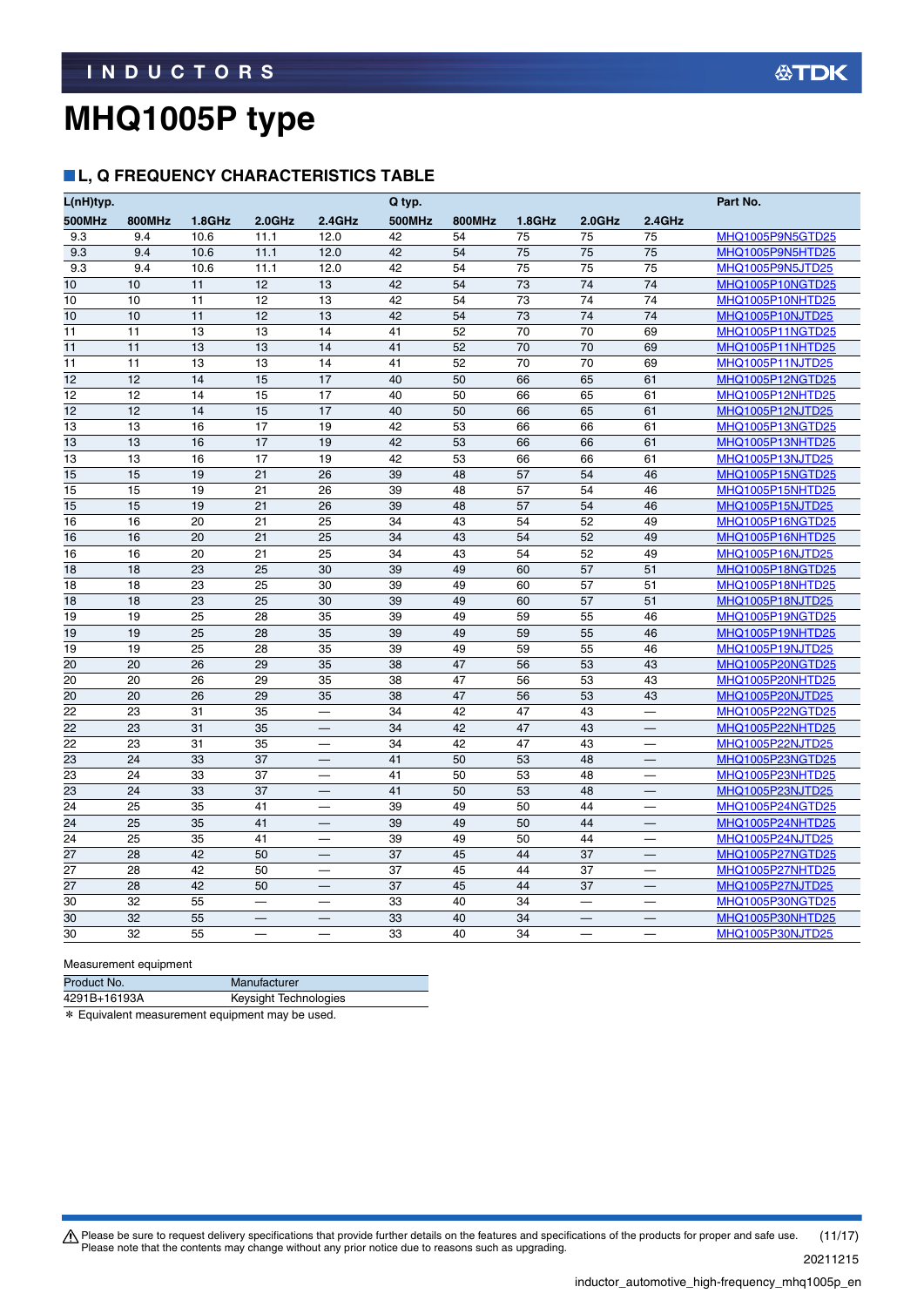### **L, Q FREQUENCY CHARACTERISTICS TABLE**

| L(nH)typ. |               |                                  |                          |                          | Q typ.        |               |                                  |                          |                                  | Part No.                |
|-----------|---------------|----------------------------------|--------------------------|--------------------------|---------------|---------------|----------------------------------|--------------------------|----------------------------------|-------------------------|
| 500MHz    | <b>800MHz</b> | $1.8$ GHz                        | $2.0$ GHz                | 2.4GHz                   | <b>500MHz</b> | <b>800MHz</b> | $1.8$ GHz                        | $2.0$ GHz                | 2.4GHz                           |                         |
| 33        | 35            | 59                               |                          | $\qquad \qquad -$        | 37            | 44            | 37                               |                          |                                  | MHQ1005P33NGTD25        |
| 33        | 35            | 59                               |                          |                          | 37            | 44            | 37                               |                          |                                  | MHQ1005P33NHTD25        |
| 33        | 35            | 59                               | $\overline{\phantom{0}}$ |                          | 37            | 44            | 37                               | $\qquad \qquad$          |                                  | MHQ1005P33NJTD25        |
| 36        | 39            | 69                               |                          | $\overline{\phantom{0}}$ | 35            | 42            | 32                               |                          |                                  | MHQ1005P36NGTD25        |
| 36        | 39            | 69                               |                          | $\overline{\phantom{0}}$ | 35            | 42            | 32                               | $\overline{\phantom{0}}$ |                                  | MHQ1005P36NHTD25        |
| 36        | 39            | 69                               |                          |                          | 35            | 42            | 32                               | $\overline{\phantom{0}}$ |                                  | MHQ1005P36NJTD25        |
| 40        | 43            | $\overline{\phantom{0}}$         |                          |                          | 33            | 38            | $\overline{\phantom{0}}$         |                          |                                  | MHQ1005P39NGTD25        |
| 40        | 43            | $\qquad \qquad -$                |                          | $\qquad \qquad$          | 33            | 38            |                                  | $\qquad \qquad -$        | $\qquad \qquad$                  | MHQ1005P39NHTD25        |
| 40        | 43            |                                  |                          | —                        | 33            | 38            | $\overline{\phantom{0}}$         |                          |                                  | MHQ1005P39NJTD25        |
| 41        | 44            |                                  |                          | $\overline{\phantom{0}}$ | 36            | 42            | $\overline{\phantom{0}}$         |                          |                                  | MHQ1005P40NGTD25        |
| 41        | 44            |                                  |                          |                          | 36            | 42            | $\overline{\phantom{0}}$         |                          |                                  | MHQ1005P40NHTD25        |
| 41        | 44            |                                  |                          |                          | 36            | 42            |                                  |                          |                                  | MHQ1005P40NJTD25        |
| 44        | 47            |                                  | $\overline{\phantom{0}}$ | —                        | 36            | 42            | $\overline{\phantom{0}}$         | $\overline{\phantom{0}}$ | $\overbrace{\phantom{13333}}$    | MHQ1005P43NGTD25        |
| 44        | 47            |                                  |                          |                          | 36            | 42            |                                  |                          |                                  | MHQ1005P43NHTD25        |
| 44        | 47            |                                  |                          |                          | 36            | 42            | $\overbrace{\phantom{12322111}}$ | $\overline{\phantom{m}}$ | $\overbrace{\phantom{12322111}}$ | MHQ1005P43NJTD25        |
| 48        | 53            | $\overline{\phantom{0}}$         |                          |                          | 34            | 38            | $\overline{\phantom{0}}$         | $\overline{\phantom{0}}$ |                                  | MHQ1005P47NGTD25        |
| 48        | 53            |                                  |                          |                          | 34            | 38            |                                  |                          |                                  | <b>MHQ1005P47NHTD25</b> |
| 48        | 53            |                                  |                          |                          | 34            | 38            | $\overline{\phantom{0}}$         | $\overline{\phantom{0}}$ |                                  | <b>MHQ1005P47NJTD25</b> |
| 52        | 58            |                                  |                          |                          | 35            | 40            |                                  |                          |                                  | <b>MHQ1005P51NGTD25</b> |
| 52        | 58            | $\qquad \qquad -$                | $\qquad \qquad -$        | $\overline{\phantom{m}}$ | 35            | 40            | $\overline{\phantom{0}}$         | $\qquad \qquad -$        | $\qquad \qquad -$                | <b>MHQ1005P51NHTD25</b> |
| 52        | 58            |                                  |                          |                          | 35            | 40            |                                  |                          |                                  | <b>MHQ1005P51NJTD25</b> |
| 58        | 65            |                                  |                          |                          | 34            | 37            | $\overline{\phantom{0}}$         |                          |                                  | <b>MHQ1005P56NGTD25</b> |
| 58        | 65            |                                  |                          |                          | 34            | 37            |                                  |                          |                                  | MHQ1005P56NHTD25        |
| 58        | 65            |                                  |                          |                          | 34            | 37            |                                  |                          |                                  | MHQ1005P56NJTD25        |
| 65        | 74            |                                  |                          |                          | 34            | 37            | $\overline{\phantom{0}}$         |                          | $\overbrace{\phantom{12322111}}$ | MHQ1005P62NGTD25        |
| 65        | 74            |                                  |                          |                          | 34            | 37            |                                  |                          | $\overbrace{\phantom{123321}}$   | MHQ1005P62NHTD25        |
| 65        | 74            |                                  |                          |                          | 34            | 37            | $\overbrace{\phantom{12322111}}$ |                          |                                  | MHQ1005P62NJTD25        |
| 72        | 82            |                                  | $\equiv$                 |                          | 35            | 37            | $\overline{\phantom{0}}$         | $\overline{\phantom{0}}$ | $\overline{\phantom{0}}$         | <b>MHQ1005P68NGTD25</b> |
| 72        | 82            |                                  | $\overline{\phantom{0}}$ |                          | 35            | 37            |                                  | $\overline{\phantom{0}}$ | $\overline{\phantom{0}}$         | MHQ1005P68NHTD25        |
| 72        | 82            |                                  |                          |                          | 35            | 37            |                                  |                          |                                  | <b>MHQ1005P68NJTD25</b> |
| 77        | 90            |                                  |                          |                          | 34            | 36            |                                  |                          |                                  | MHQ1005P72NGTD25        |
| 77        | 90            |                                  | $\overline{\phantom{0}}$ |                          | 34            | 36            | $\qquad \qquad -$                | $\qquad \qquad -$        |                                  | <b>MHQ1005P72NHTD25</b> |
| 77        | 90            |                                  |                          |                          | 34            | 36            |                                  |                          |                                  | <b>MHQ1005P72NJTD25</b> |
| 80        | 93            |                                  |                          |                          | 35            | 37            |                                  |                          |                                  | MHQ1005P75NGTD25        |
| 80        | 93            | $\overline{\phantom{0}}$         | $\overline{\phantom{0}}$ | $\overline{\phantom{0}}$ | 35            | 37            | $\overline{\phantom{0}}$         | $\overline{\phantom{0}}$ | $\overline{\phantom{0}}$         | <b>MHQ1005P75NHTD25</b> |
| 80        | 93            |                                  |                          |                          | 35            | 37            |                                  |                          |                                  | MHQ1005P75NJTD25        |
| 88        | 107           |                                  |                          |                          | 35            | 35            | —                                | —                        |                                  | MHQ1005P82NGTD25        |
| 88        | 107           |                                  |                          |                          | 35            | 35            |                                  |                          |                                  | MHQ1005P82NHTD25        |
| 88        | 107           | $\overbrace{\phantom{12322111}}$ |                          |                          | 35            | 35            |                                  | $\overline{\phantom{0}}$ | $\overbrace{\phantom{12322111}}$ | MHQ1005P82NJTD25        |
| 98        | 121           |                                  |                          |                          | 33            | 32            |                                  |                          |                                  | MHQ1005P91NGTD25        |
| 98        | 121           |                                  |                          |                          | 33            | 32            | $\overline{\phantom{0}}$         | $\overline{\phantom{0}}$ | $\overline{\phantom{0}}$         | MHQ1005P91NHTD25        |
| 98        | 121           |                                  |                          |                          | 33            | 32            |                                  |                          |                                  | <b>MHQ1005P91NJTD25</b> |
| 111       | 143           |                                  |                          |                          | 33            | 33            |                                  |                          |                                  | MHQ1005PR10GTD25        |
| 111       | 143           |                                  |                          |                          | 33            | 33            |                                  |                          |                                  | MHQ1005PR10HTD25        |
| 111       | 143           |                                  |                          |                          | 33            | 33            |                                  |                          |                                  | MHQ1005PR10JTD25        |

Measurement equipment

| Product No.  | Manufacturer          |
|--------------|-----------------------|
| 4291B+16193A | Keysight Technologies |
|              |                       |

\* Equivalent measurement equipment may be used.

Please be sure to request delivery specifications that provide further details on the features and specifications of the products for proper and safe use.<br>Please note that the contents may change without any prior notice d 20211215 (12/17)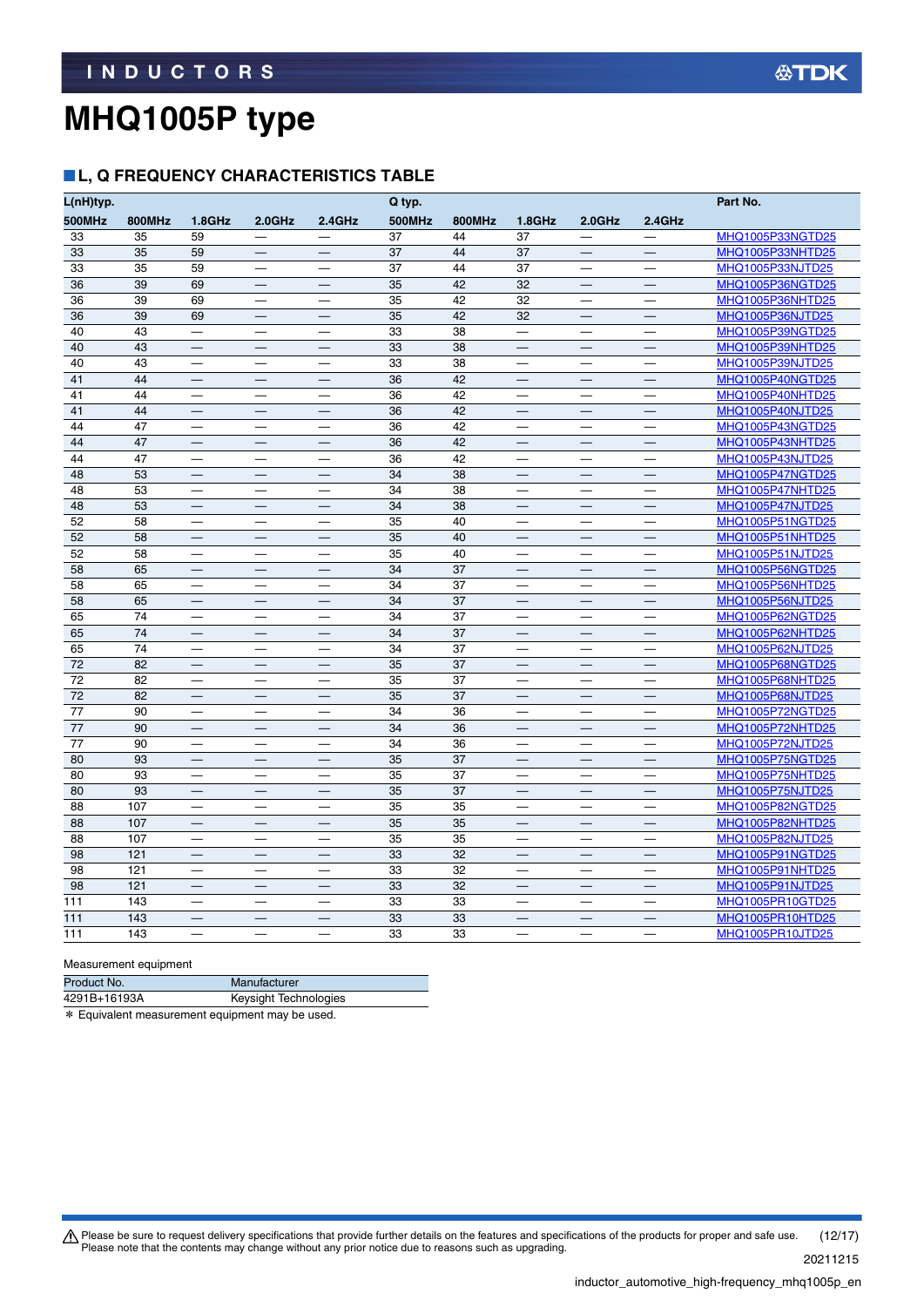### **L, Q FREQUENCY CHARACTERISTICS TABLE**

| L(nH)typ.                |                               |                               |                                  |                               | Q typ.                   |                                  |                                  |                                   |                          | Part No.                             |
|--------------------------|-------------------------------|-------------------------------|----------------------------------|-------------------------------|--------------------------|----------------------------------|----------------------------------|-----------------------------------|--------------------------|--------------------------------------|
| 500MHz                   | <b>800MHz</b>                 | 1.8GHz                        | $2.0$ GHz                        | 2.4GHz                        | <b>500MHz</b>            | <b>800MHz</b>                    | 1.8GHz                           | $2.0$ GHz                         | 2.4GHz                   |                                      |
| 124                      | 169                           |                               |                                  |                               | 31                       | 28                               |                                  |                                   |                          | MHQ1005PR11GTD25                     |
| 124                      | 169                           |                               |                                  |                               | 31                       | 28                               | $\qquad \qquad -$                | $\qquad \qquad$                   | $\qquad \qquad -$        | MHQ1005PR11HTD25                     |
| 124                      | 169                           |                               | $\overbrace{\phantom{123321}}$   |                               | 31                       | 28                               |                                  |                                   | —                        | MHQ1005PR11JTD25                     |
| 138                      | 197                           |                               |                                  |                               | 30                       | 26                               |                                  |                                   |                          | MHQ1005PR12GTD25                     |
| 138                      | 197                           |                               | $\overline{\phantom{0}}$         | $\overline{\phantom{0}}$      | 30                       | 26                               |                                  | $\overline{\phantom{0}}$          | $\overline{\phantom{0}}$ | MHQ1005PR12HTD25                     |
| 138                      | 197                           | $\qquad \qquad -$             |                                  | $\overline{\phantom{0}}$      | 30                       | 26                               |                                  |                                   |                          | MHQ1005PR12JTD25                     |
| 150                      | 220                           |                               |                                  |                               | 31                       | 23                               | $\overline{\phantom{0}}$         |                                   |                          | MHQ1005PR13GTD25                     |
| 150                      | 220                           |                               |                                  |                               | 31                       | 23                               |                                  |                                   |                          | MHQ1005PR13HTD25                     |
| 150                      | 220                           |                               |                                  |                               | 31                       | 23                               | $\overline{\phantom{0}}$         |                                   |                          | MHQ1005PR13JTD25                     |
| 177                      | 276                           |                               |                                  |                               | 30                       | 22                               |                                  |                                   |                          | MHQ1005PR15GTD25                     |
| 177                      | 276                           |                               |                                  |                               | 30                       | 22                               |                                  |                                   |                          | MHQ1005PR15HTD25                     |
| 177                      | 276                           | $\qquad \qquad -$             | $\qquad \qquad -$                |                               | 30                       | 22                               | $\qquad \qquad -$                | $\overline{\phantom{m}}$          |                          | MHQ1005PR15JTD25                     |
| 194                      |                               |                               |                                  |                               | 28                       | $\overline{\phantom{0}}$         |                                  | —                                 |                          | MHQ1005PR16GTD25                     |
| 194                      |                               |                               |                                  |                               | 28                       |                                  |                                  |                                   |                          | MHQ1005PR16HTD25                     |
| 194                      |                               |                               |                                  | $\overline{\phantom{0}}$      | 28                       | $\overline{\phantom{0}}$         |                                  | $\overbrace{\phantom{123221111}}$ |                          | MHQ1005PR16JTD25                     |
| 223                      |                               | $\qquad \qquad -$             |                                  |                               | 28                       | $\qquad \qquad -$                |                                  |                                   |                          | MHQ1005PR18GTD25                     |
| 223                      | —                             | —                             | $\overline{\phantom{0}}$         | —                             | 28                       | —                                | —                                |                                   |                          | MHQ1005PR18HTD25                     |
| 223                      |                               |                               |                                  |                               | 28                       |                                  |                                  |                                   |                          | MHQ1005PR18JTD25                     |
| 254                      |                               |                               |                                  |                               | 27                       |                                  |                                  |                                   |                          | <u>MHQ1005PR20GTD25</u>              |
| 254                      |                               |                               |                                  |                               | 27                       |                                  |                                  |                                   |                          | <u>MHQ1005PR20HTD25</u>              |
| 254                      |                               |                               |                                  |                               | 27                       |                                  |                                  |                                   |                          | MHQ1005PR20JTD25                     |
| 285                      | $\overline{\phantom{0}}$      |                               |                                  | —                             | 27                       |                                  |                                  | $\qquad \qquad$                   | $\overline{\phantom{0}}$ | MHQ1005PR22GTD25                     |
| 285                      | $\overline{\phantom{0}}$      | $\overline{\phantom{0}}$      | $\overline{\phantom{0}}$         | —                             | 27                       |                                  | $\overline{\phantom{0}}$         | $\overline{\phantom{0}}$          |                          | MHQ1005PR22HTD25                     |
| 285                      |                               |                               |                                  |                               | 27                       |                                  |                                  |                                   |                          | MHQ1005PR22JTD25                     |
| 317                      |                               |                               |                                  |                               | 26                       | $\overline{\phantom{0}}$         | $\overbrace{\phantom{12321111}}$ |                                   | $\overline{\phantom{0}}$ | MHQ1005PR24GTD25                     |
| 317                      | $\qquad \qquad -$             | $\overbrace{\phantom{13333}}$ | $\overline{\phantom{m}}$         | $\overline{\phantom{0}}$      | 26                       | $\overline{\phantom{m}}$         |                                  | $\qquad \qquad -$                 | $\qquad \qquad -$        | MHQ1005PR24HTD25                     |
| 317                      | —                             | $\overline{\phantom{0}}$      | $\overline{\phantom{0}}$         | —                             | 26                       | —                                | —                                | —                                 | $\overline{\phantom{0}}$ | MHQ1005PR24JTD25                     |
| 375                      |                               |                               |                                  |                               | 25                       |                                  |                                  |                                   |                          | MHQ1005PR27GTD25                     |
| 375                      |                               |                               | $\overbrace{\phantom{12322111}}$ |                               | 25<br>25                 | $\overline{\phantom{m}}$         |                                  |                                   |                          | <u>MHQ1005PR27HTD25</u>              |
| 375                      |                               |                               |                                  |                               | 23                       |                                  |                                  |                                   |                          | <u>MHQ1005PR27JTD25</u>              |
| 448<br>448               |                               |                               |                                  |                               | 23                       | $\overline{\phantom{0}}$         | —                                | —<br>—                            | $\overline{\phantom{0}}$ | MHQ1005PR30GTD25<br>MHQ1005PR30HTD25 |
| 448                      |                               |                               |                                  | —                             | 23                       | $\overline{\phantom{0}}$         |                                  | —                                 |                          | MHQ1005PR30JTD25                     |
| 518                      |                               |                               |                                  |                               | 22                       |                                  |                                  |                                   |                          | MHQ1005PR33GTD25                     |
| 518                      | $\overline{\phantom{0}}$      |                               | $\overline{\phantom{0}}$         | $\overline{\phantom{0}}$      | 22                       | $\overbrace{\phantom{12322111}}$ |                                  | $\overbrace{\phantom{12322111}}$  | $\overline{\phantom{0}}$ | MHQ1005PR33HTD25                     |
| 518                      | $\qquad \qquad -$             |                               | $\overline{\phantom{m}}$         |                               | 22                       | $\qquad \qquad -$                | $\overline{\phantom{0}}$         | $\qquad \qquad -$                 | $\overline{\phantom{m}}$ | MHQ1005PR33JTD25                     |
| 599                      | —                             | —                             | —                                | —                             | 21                       | $\overline{\phantom{0}}$         | —                                | —                                 |                          | MHQ1005PR36GTD25                     |
| 599                      |                               |                               |                                  |                               | 21                       |                                  |                                  |                                   |                          | MHQ1005PR36HTD25                     |
| 599                      |                               |                               |                                  |                               | 21                       | $\overline{\phantom{m}}$         |                                  |                                   |                          | MHQ1005PR36JTD25                     |
| 693                      |                               |                               |                                  |                               | 19                       |                                  |                                  |                                   |                          | MHQ1005PR39GTD25                     |
| 693                      |                               |                               |                                  |                               | 19                       |                                  |                                  |                                   |                          | MHQ1005PR39HTD25                     |
| 693                      |                               |                               |                                  |                               | 19                       |                                  |                                  |                                   |                          | MHQ1005PR39JTD25                     |
| $\overline{\phantom{0}}$ | $\overline{\phantom{m}}$      | $\qquad \qquad -$             | $\qquad \qquad$                  |                               | $\overline{\phantom{m}}$ | $\overline{\phantom{m}}$         | $\qquad \qquad \longleftarrow$   | $\qquad \qquad -$                 | $\overline{\phantom{m}}$ | MHQ1005PR43GTD25                     |
|                          |                               |                               |                                  |                               |                          |                                  |                                  |                                   |                          | MHQ1005PR43HTD25                     |
|                          |                               |                               |                                  |                               | $\qquad \qquad -$        | $\overline{\phantom{m}}$         |                                  | $\qquad \qquad -$                 | $\overline{\phantom{m}}$ | MHQ1005PR43JTD25                     |
|                          | $\overline{\phantom{m}}$      | $\qquad \qquad -$             | $\overline{\phantom{m}}$         |                               | $\overline{\phantom{m}}$ | $\overline{\phantom{m}}$         | $\qquad \qquad -$                | $\qquad \qquad -$                 | $\overline{\phantom{0}}$ | MHQ1005PR47GTD25                     |
|                          | —                             |                               | $\qquad \qquad$                  |                               | —                        | $\overbrace{\phantom{13333}}$    | $\overbrace{\phantom{13333}}$    | $\overline{\phantom{0}}$          |                          | MHQ1005PR47HTD25                     |
|                          | $\overline{\phantom{m}}$      | $\qquad \qquad -$             | $\qquad \qquad -$                | $\qquad \qquad$               | $\overline{\phantom{m}}$ | $\overline{\phantom{0}}$         | $\qquad \qquad -$                | $\overline{\phantom{0}}$          | $\qquad \qquad -$        | MHQ1005PR47JTD25                     |
|                          |                               |                               | $\hspace{0.1mm}-\hspace{0.1mm}$  |                               | $\overline{\phantom{m}}$ | $\overline{\phantom{0}}$         | $\overbrace{\phantom{13333}}$    | $\qquad \qquad -$                 | $\overline{\phantom{m}}$ | MHQ1005PR51GTD25                     |
|                          |                               | $\qquad \qquad -$             | $\qquad \qquad -$                | $\qquad \qquad -$             | $\qquad \qquad -$        |                                  |                                  | $\qquad \qquad -$                 |                          | MHQ1005PR51HTD25                     |
| —                        | $\overbrace{\phantom{13333}}$ | $\overbrace{\phantom{13333}}$ | $\overbrace{\phantom{13333}}$    | $\overbrace{\phantom{13333}}$ | $\overline{\phantom{0}}$ | $\overline{\phantom{m}}$         | $\overbrace{\phantom{13333}}$    | $\overbrace{\phantom{13333}}$     | $\overline{\phantom{m}}$ | MHQ1005PR51JTD25                     |
|                          |                               | $\qquad \qquad$               | $\qquad \qquad -$                | $\overline{\phantom{0}}$      | $\overline{\phantom{0}}$ |                                  |                                  |                                   | $\qquad \qquad -$        | MHQ1005PR56GTD25                     |
|                          | $\overline{\phantom{m}}$      | $\qquad \qquad -$             | $\overline{\phantom{m}}$         | $\qquad \qquad$               | $\overline{\phantom{0}}$ | $\overline{\phantom{m}}$         | $\qquad \qquad -$                | $\overline{\phantom{0}}$          | $\qquad \qquad -$        | MHQ1005PR56HTD25                     |
|                          |                               |                               |                                  |                               |                          |                                  |                                  | $\hspace{0.1mm}-\hspace{0.1mm}$   | $\overline{\phantom{m}}$ | MHQ1005PR56JTD25                     |
|                          |                               |                               |                                  |                               |                          |                                  |                                  |                                   |                          |                                      |

#### Measurement equipment

| Product No.  | Manufacturer          |
|--------------|-----------------------|
| 4291B+16193A | Keysight Technologies |
|              |                       |

\* Equivalent measurement equipment may be used.

Please be sure to request delivery specifications that provide further details on the features and specifications of the products for proper and safe use.<br>Please note that the contents may change without any prior notice d 20211215 (13/17)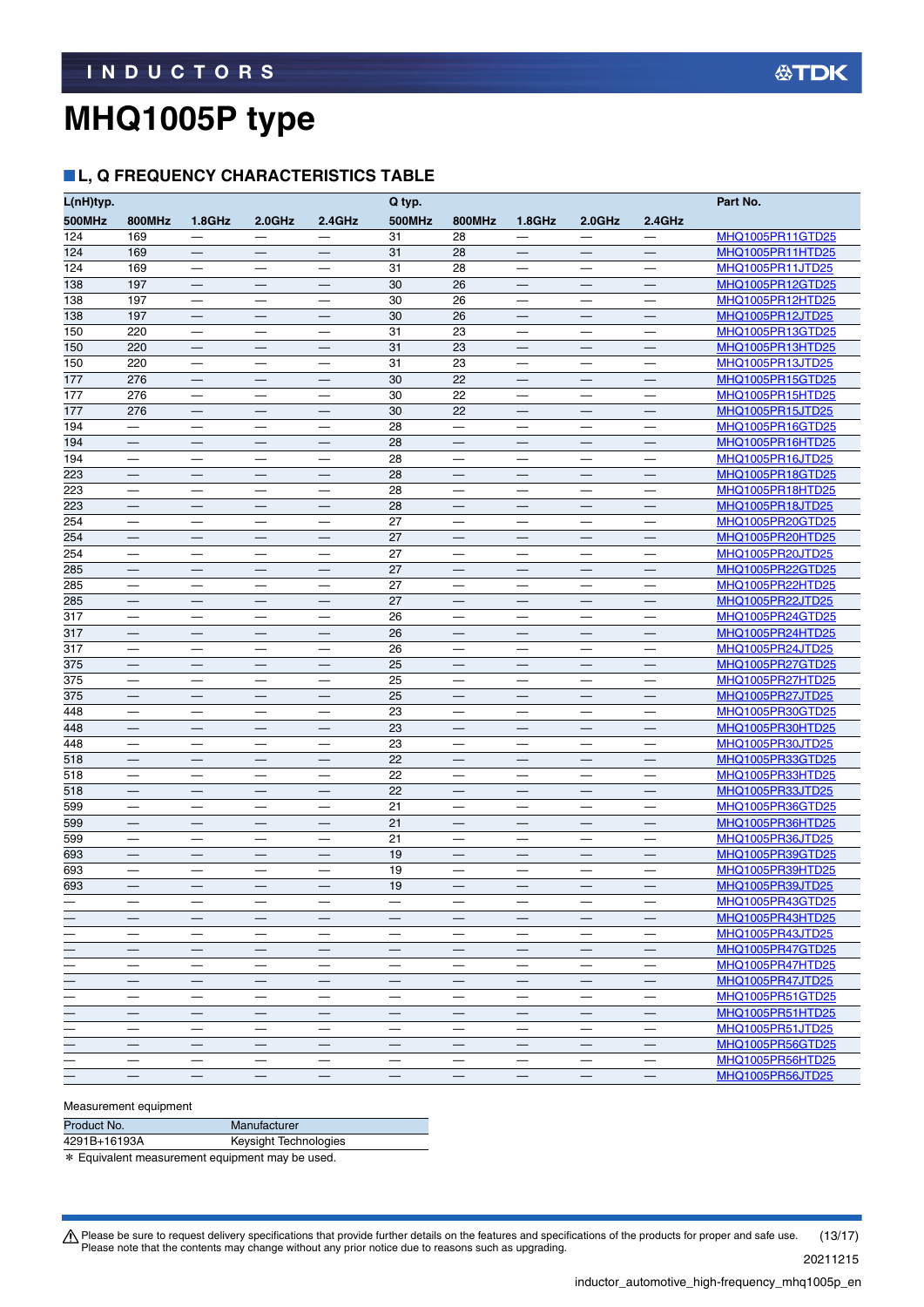### **L FREQUENCY CHARACTERISTICS (EXAMPLE)**

\* Equivalent measurement equipment may be used.

E4991+16193A Keysight Technologies



Please be sure to request delivery specifications that provide further details on the features and specifications of the products for proper and safe use.<br>Please note that the contents may change without any prior notice d 20211215 (14/17)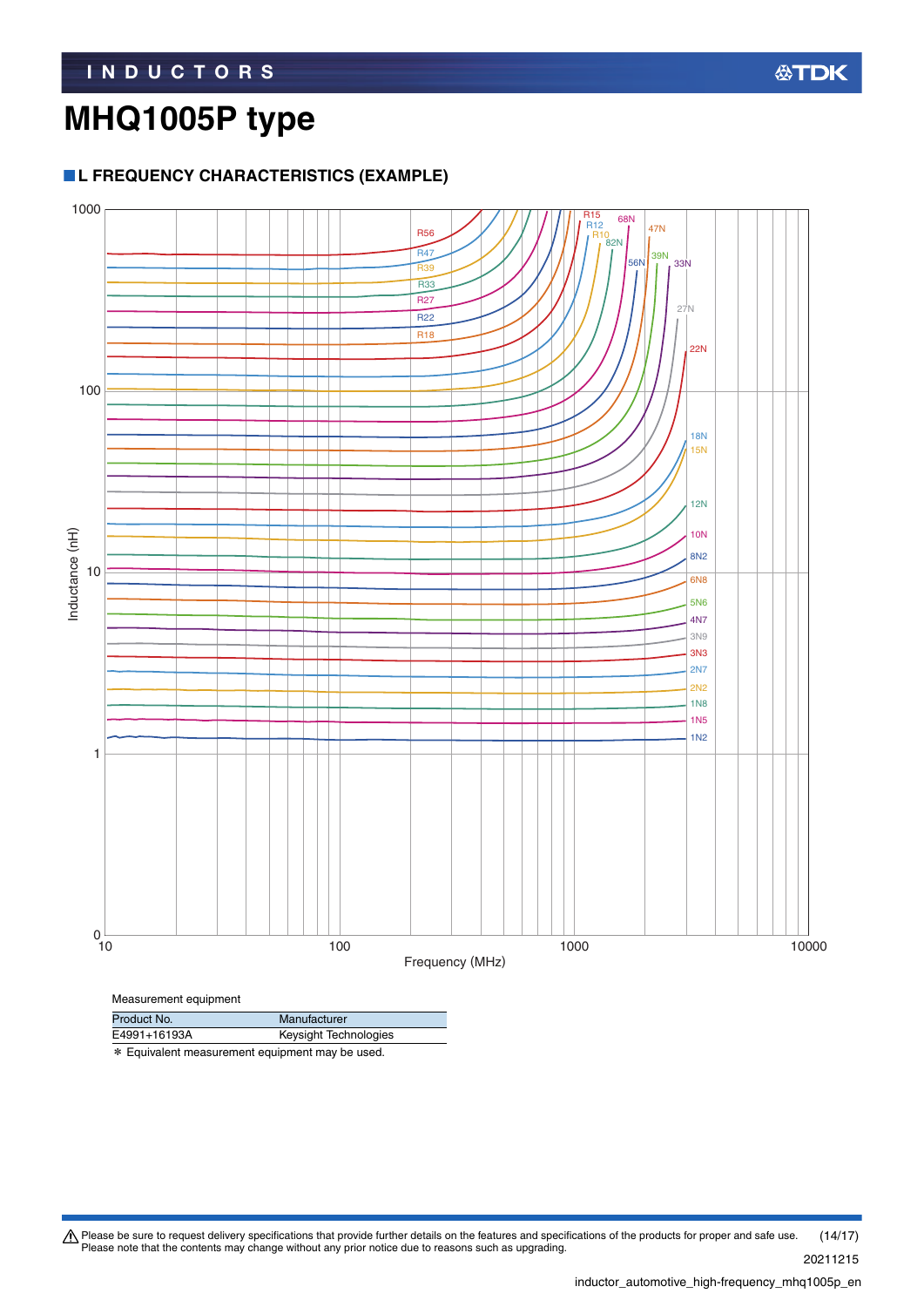### **Q FREQUENCY CHARACTERISTICS (EXAMPLE)**



Measurement equipment

| Product No.  | Manufacturer          |
|--------------|-----------------------|
| E4991+16193A | Keysight Technologies |

\* Equivalent measurement equipment may be used.

Please be sure to request delivery specifications that provide further details on the features and specifications of the products for proper and safe use.<br>Please note that the contents may change without any prior notice d 20211215 (15/17)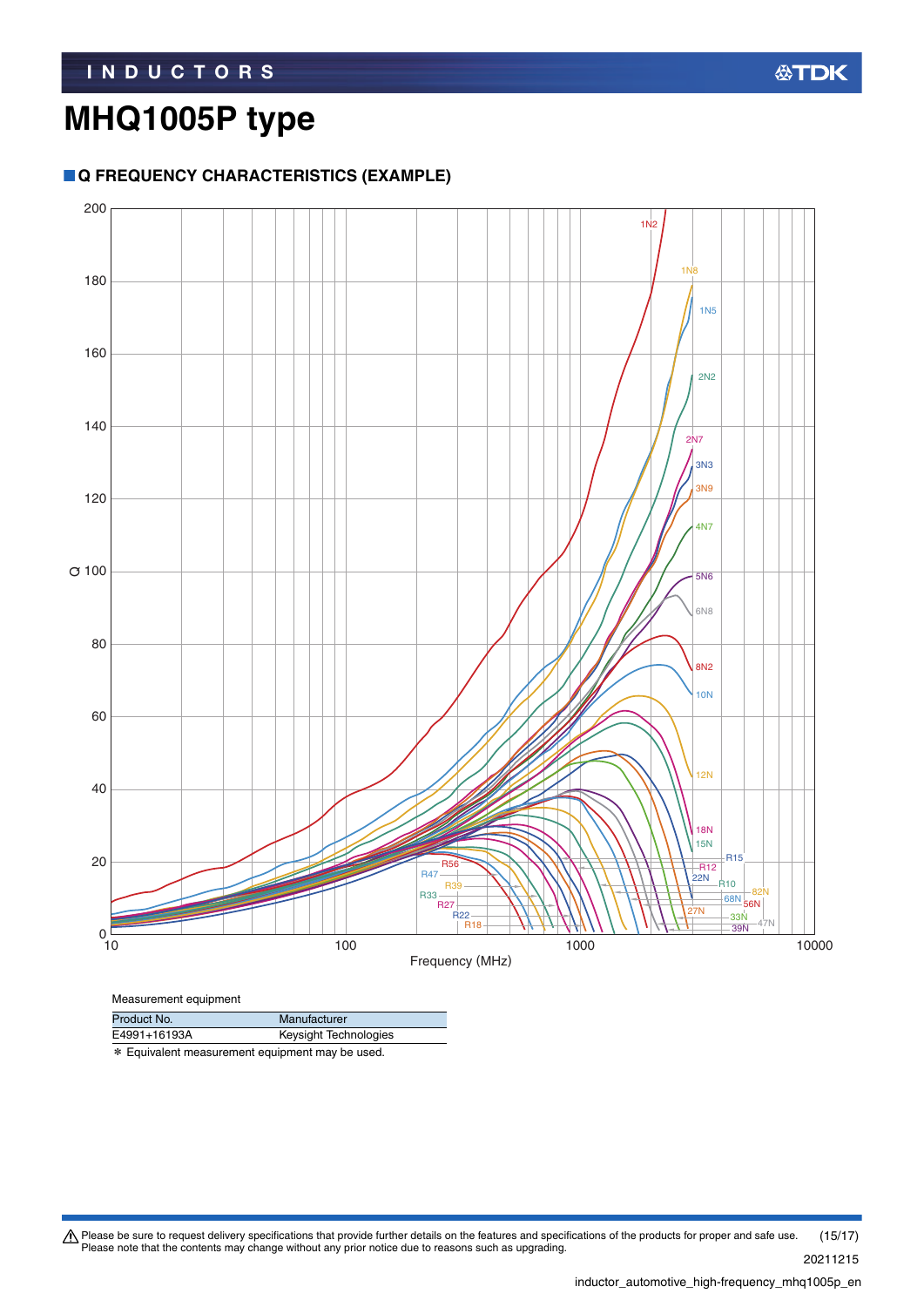### **SHAPE & DIMENSIONS**



Dimensions in mm

#### **PACKAGING STYLE**



Dimensions in mm

#### **TAPE DIMENSIONS**



| .vpe            |           |         |          |
|-----------------|-----------|---------|----------|
| <b>MHQ1005P</b> | $75+0.10$ | 15±0.10 | 0.8 max. |



#### **PACKAGE QUANTITY**

|  | Package quantity | 10000 pcs/reel |
|--|------------------|----------------|
|--|------------------|----------------|

#### **TEMPERATURE RANGE, INDIVIDUAL WEIGHT**

| Operating          | <b>Storage</b>     | Individual |
|--------------------|--------------------|------------|
| temperature range  | temperature range* | weight     |
| $-55$ to $+125$ °C | $-55$ to $+125$ °C |            |

The storage temperature range is for after the assembly.

 $\bigwedge$  Please be sure to request delivery specifications that provide further details on the features and specifications of the products for proper and safe use. Please note that the contents may change without any prior notice due to reasons such as upgrading. (16/17)

#### 20211215

#### inductor\_automotive\_high-frequency\_mhq1005p\_en.

#### **RECOMMENDED LAND PATTERN**



### **RECOMMENDED REFLOW PROFILE**